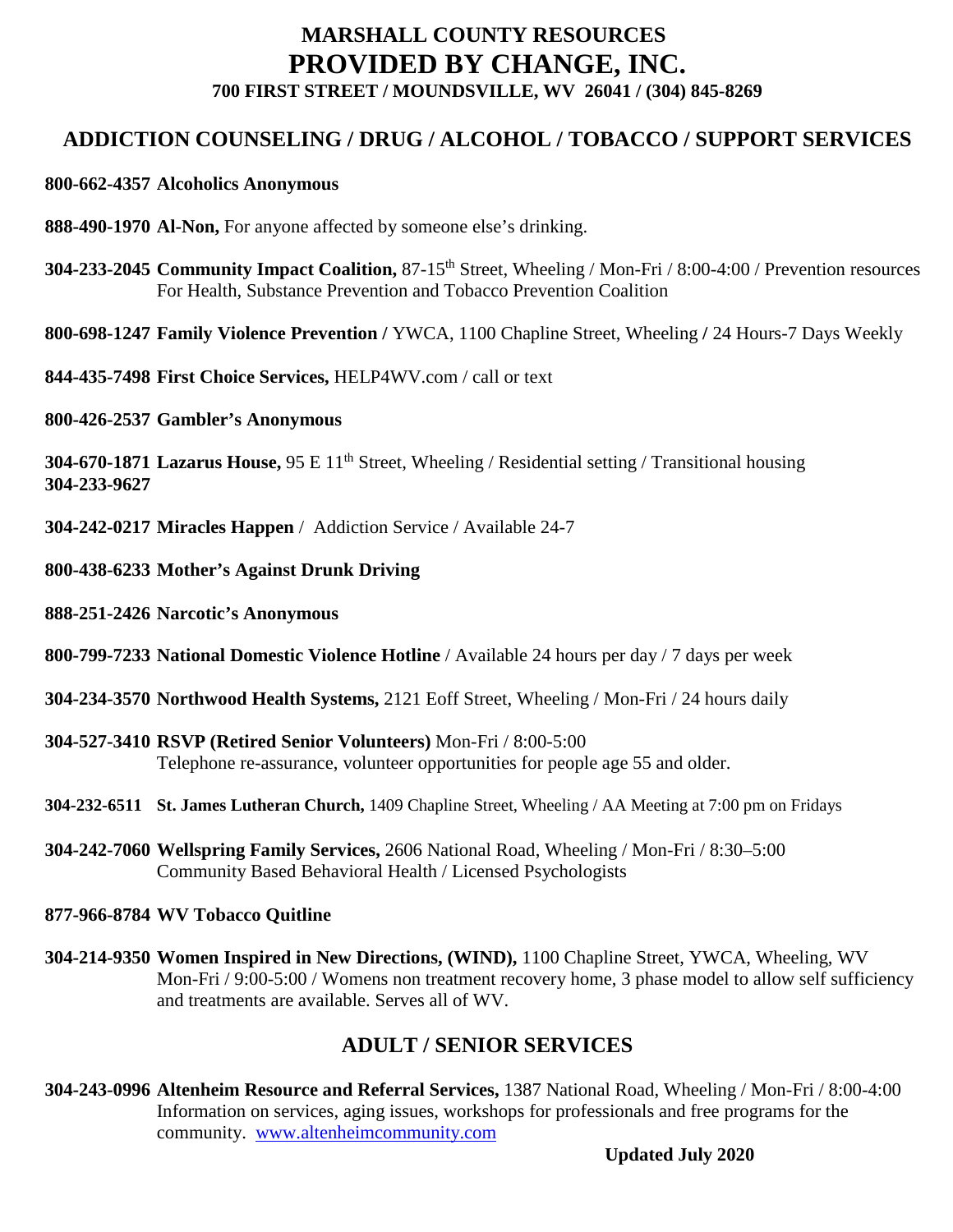## **ADULT / SENIOR SERVICES**

- **304-905-9860 Catholic Charities WV,** 2000 Main Street, Suite 200, Wheeling / Mon-Fri / 8:30-4:30 **X 2202** Homecare Services / Call first for an appointment.
- **304-843-2306 Coordinating Council for Independent Living,** 87 Swierkos Drive, Washington Lands, Moundsville **/** Mon-Fri / 8:00-4:30 / Care for elderly and disabled.
- **304-843-4120 DHHR,** (Adult Services), 400 Teletech Drive, Moundsville / Mon-Fri / 8:30-5:00 Healthcare, Legal Guardian Representation, Adult Residential and Adult Protective Services.
- **304-243-5420 Faith in Action Caregivers,** 2350 Main Street, Suite 2, Wheeling, WV / Mon-Fri / 8:00-12:00 and 1:00-5:00

**REQUIREMENTS**-(Services Limited to Elderly or Disabled)

**1 weeks notice to perform work requested and form to be completed by the client. No charge for services regardless of income Services provided by volunteers and are as follows:** errands, shopping and visiting. Telephone re-assurance – will call client to make sure they are okay and transportation services.

**304-233-2350 Family Service,** 2200 Main Street, 1<sup>st</sup> Floor, Wheeling / Mon-Fri / 8:00-4:00 / Services include: Nutrition, In Home Services, Senior Center and Transportation. **Requirement: Age 60/up to eat in the center or age 60/up and homebound for meal delivery.**

**304-845-8200 Marshall County Senior Center,** 805-5th Street, Moundsville / Mon-Fri / 8:00-4:00 Temporary Basis Only for Wheelchair, Walkers, Canes, Bedside Commodes, Etc. FREE Depends as available / Age 60 or older **Other Services: III E In Home Respite Lighthouse Program,** for total of 15 hours weekly / income guideline required **Fair Program,** for total of 16 hours weekly / income guideline required **Transportation,** Persons age 60 and up or persons that are disabled **Food vouchers for farmer's market,** June 1 through September 30, guideline required

- **304-527-3410 RSVP (Retired Senior Volunteers)** Mon-Fri / 8:00-5:00 Telephone re-assurance, volunteer opportunities for people age 55 and older.
- **866-981-2372 WV Aging & Disability Resource Center,** 1400 Ohio Avenue, Suite B, Dunbar, WV 26064 Call for resources available in your area for the following programs: house repairs, health care, utility assistance, misc.
- **304-558-3317 WV Bureau of Senior Services,** 1900 Kanawha Blvd. E, (Town Center Mall), Charleston WV **877-987-3646** Senior Services are tailored to those who are seeking to locate programs and services for themselves or their loved one and also for professionals who may be looking for up to date information relating to the field of aging.

## **BABY ITEMS AND SERVICES**

- **304-232-7157 Catholic Charities Neighborhood Center,** 125 18th Street, Wheeling / Mon-Fri / 8:30-5:00 Diapers by request / Call first for an appointment
- **304-242-2321 Church of Christ,** 1310 National Road, Wheeling, WV / Wed / 4:30-6:00 Tabitha's Storehouse
- **304-280-6701 Gabriel Project,** Xaviar Hall, 600 Jefferson Avenue, Moundsville, WV Thursday 11:00 – 2:00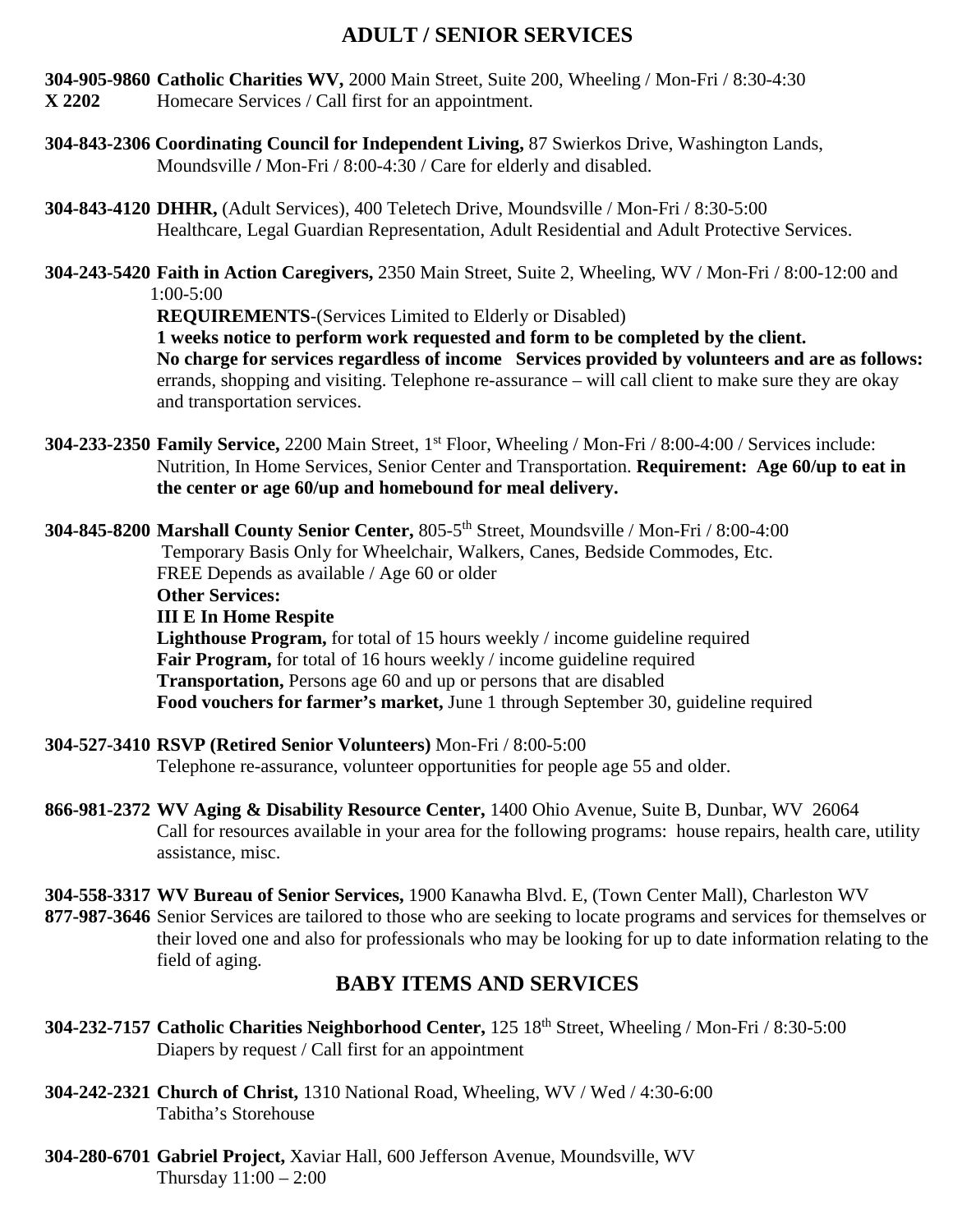#### **BABY ITEMS AND SERVICES**

**304-233-4640 House of Carpenter,** 200 S. Front Street, Wheeling / Mon, Wed, Thurs, Fri / 8:00-4:00 / T 8:00-7:00

- **304-232-6511 St. James Lutheran Church,** 1409 Chapline Street, Wheeling / Tues, Thurs, Fri / Noon-3:00 baby items
- **304-232-4230 St. Vincent DePaul,** 225 McColloch Street, Unit 1, Wheeling / Mon-Fri / 9:00-5:00 Sat / 8:30-4:30 / Discounted clothing items, or can be free if you receive SSI or some kind of assistance.

**304-221-9510 Shepherds Pantry in Marshall Co,** 601 Jefferson Avenue, Moundsville / Wed Only / 9:00-11:30

**877-942-9735 Wellspring Pregnancy Center,** 1315 Center Street, Moundsville / Tues, Wed, Thurs **304-810-0292** 10:00-4:00 / Pregnancy tests, baby shop (preemie to size 4), various baby items and educational resources. Can visit once a month. Earn while you learn classes to obtain larger baby items such as cribs and car seats.

**304-845-7426 WIC (Women with Infant Children),** 500 Teletech Drive, Moundsville Mon-Thurs / 8:00-12:00 and 1:00-5:00 / Fri 8:00-Noon.

## **CHILD CARE**

- **304-232-1603 Catholic Charities Child Care Resource Center,** 2000 Main Street, Suite 100, Wheeling / Mon-Fri 8:30-4:30 / To find daycare for low income families so adults can find employment or go back to school. Call first for an appointment.
- **304-455-0920 DHHR – Wetzel Co. Child Care Resource Center,** 1236 N State Route 2, New Martinsville, WV Mon-Fri / 8:30-5:00 / Assists with payment to a daycare center and provide a list of qualified providers.
- **304-845-1450 Glen Dale Child Development Center,** 700 Wheeling Avenue, Glen Dale, WV / Mon-Fri 6:30 am – 5:30 pm / For children 6 weeks through 12 years of age.
- **304-233-9744 Hunnypot Childcare,** 31 4th Street, McMechen, WV / Mon-Fri / 7:30 am 5:30 pm For children 2 through 12 years of age.
- **304-233-3290 Northern Panhandle Head Start Inc.,** 1 Orchard Road, Suite 1, Wheeling, WV / Mon-Fri 8:00-4:30 / Prenatal through age 5.

## **CLEANING SUPPLIES**

- **304-232-7157 Catholic Charities Neighborhood Center,** 125 18th Street, Wheeling / Wednesdays / 1:00-2:30 Eligibility per household for cleaning supplies is available every 3 months.
- **304-242-2321 Church of Christ,** 1310 National Road, Wheeling, WV / Wed / 4:30-6:00 Tabitha's Storehouse

## **CLOTHING**

- **304-843-4120 DHHR,** 400 Teletech Drive, Moundsville / Mon-Fri / 8:30-5:00 Sign up for voucher in July for school clothes / Must meet income guidelines
- **304-280-6701 Gabriel Project,** Xavier Hall, 600 Jefferson Avenue, Moundsville, WV Thursday 11:00-2:00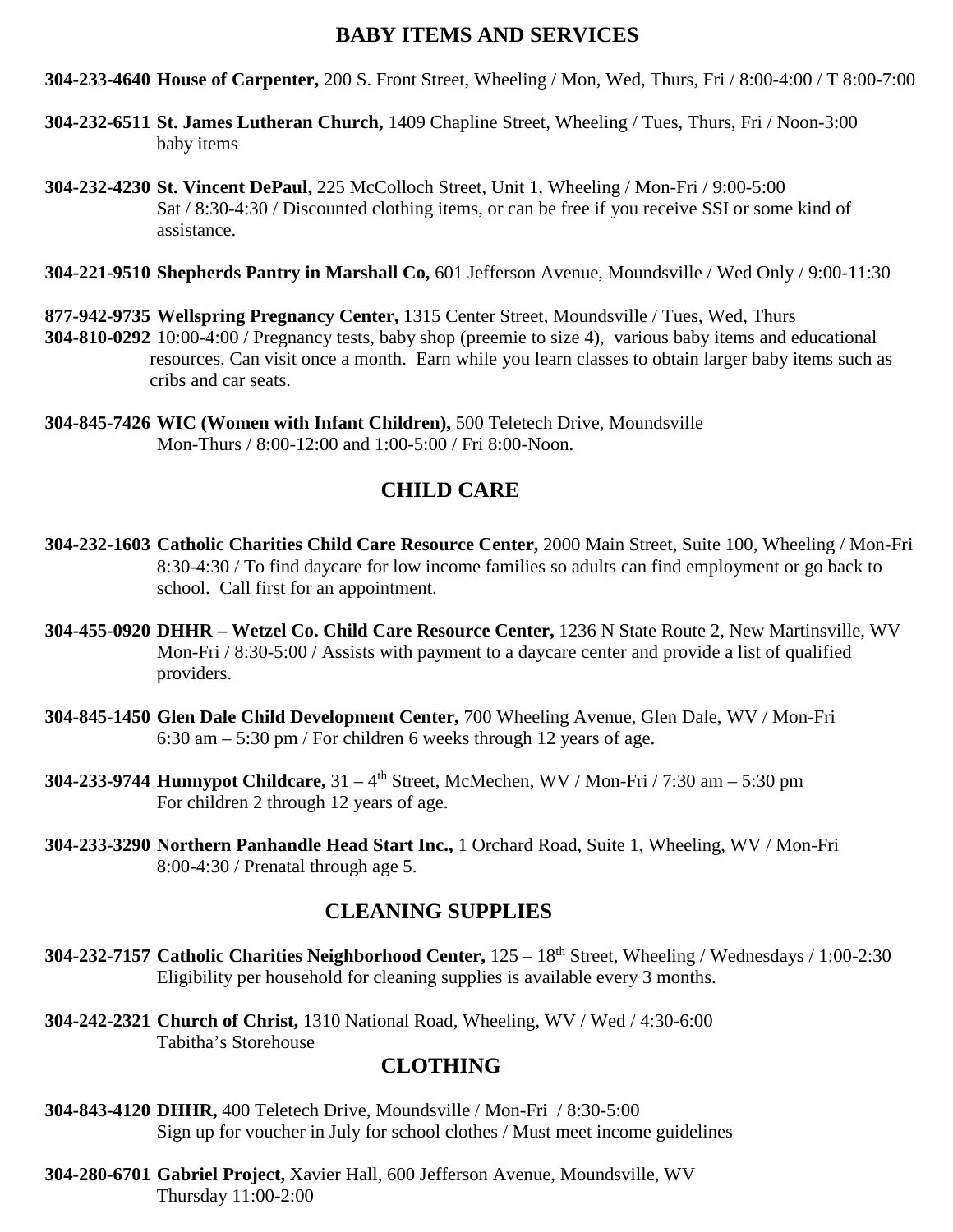## **CLOTHING**

- **304-233-4640 House of Carpenter,** 200 S. Front Street, Wheeling / Mon, Wed, Thurs, Fri / 8:00-4:00 Tuesday 8:00-7:00
- **304-233-6300 Information Helpline,** 1035 Chapline Street, Wheeling / Mon-Fri / 9:30-3:00 Clothing voucher to YWCA clothing boutique available for a job interview by referral. No walk-ins on Friday.
- **304-232-4230 St. Vincent DePaul,** 225 McColloch St., Unit 1 Wheeling (Old Coronet Foods Bldg) Mon-Fri / 9:00-5:00 / Saturday 8:30-4:30 / Can purchase at discount or can be free if you receive SSI or some kind of assistance. Call for an appointment for free items.
- **304-233-4400 Salvation Army,** 140-16th Street, Wheeling / Mon-Fri / 9:00-4:00 / Sat 9:00-2:00
- **304-221-9510 Shepherds Pantry in Marshall Co,** 601 Jefferson Avenue, Moundsville / Wednesday Only 9:00-11:30
- **304-233-2992 Soup Kitchen of Greater Wheeling,** 1610 Eoff Street, Wheeling Mon-Sat 8:00-9:00, 11:00-1:00 Clothing available.
- **304-232-0511 YWCA Women's Boutique,** 1100 Chapline Street, Wheeling / Mon-Fri / 10:00-5:00 If you have a referral from CHANGE Inc, or another participating agency, clothing is free for a job interview, otherwise you can purchase 1 bag of clothing for \$8.00

### **COUNSELING SERVICES**

- **800-355-2227 Apprisen Consumer Credit Counseling Service,** 690 Taylor Road, Suite 150, Gahanna, OH 43230 Mon-Thurs / 8:30-7:00 / Fri / 8:30-6:00 / Sat / 10:00-2:00. Some evening appointments are available. [www.Apprisen.com](http://www.apprisen.com/)
- **304-232-7157 Catholic Charities Neighborhood Center,** 125 18th Street, Wheeling Financial Management, budgeting and case management. Call first for an appointment.
- **304-845-8269 CHANGE Inc.,** 700 First Street, Moundsville / Mon-Fri / 8:00-4:00 First Time Homebuyer Program / housing counseling.
- **304-670-8299 Supportive Services for Veteran Families, CHANGE Inc.,** 3136 West Street, Weirton, WV **Hannah** Mon-Fri / 8:00-4:00 / The SSVF Program is designed to improve the housing stability of very low **Rollyson** income Veteran families, by assisting families transitioning from homelessness to permanent housing and preventing at-risk families from becoming homeless. Must have honorable discharge from military and DD214 forms and meet guidelines.
- **304-242-7060 Wellspring Family Services,** 2606 National Road, Wheeling / Mon-Fri / 8:30–5:00 **Community Based Behavioral Health / Licensed Psychologists**

#### **DENTAL SERVICES**

**740-266-9690 Eastern Gateway Community College,** 110 John Scott Hwy., Steubenville, OH / 8:00-3:00 Saturdays Only / Dental services mid January thru end of April Services consist of: x-rays, fillings and exams.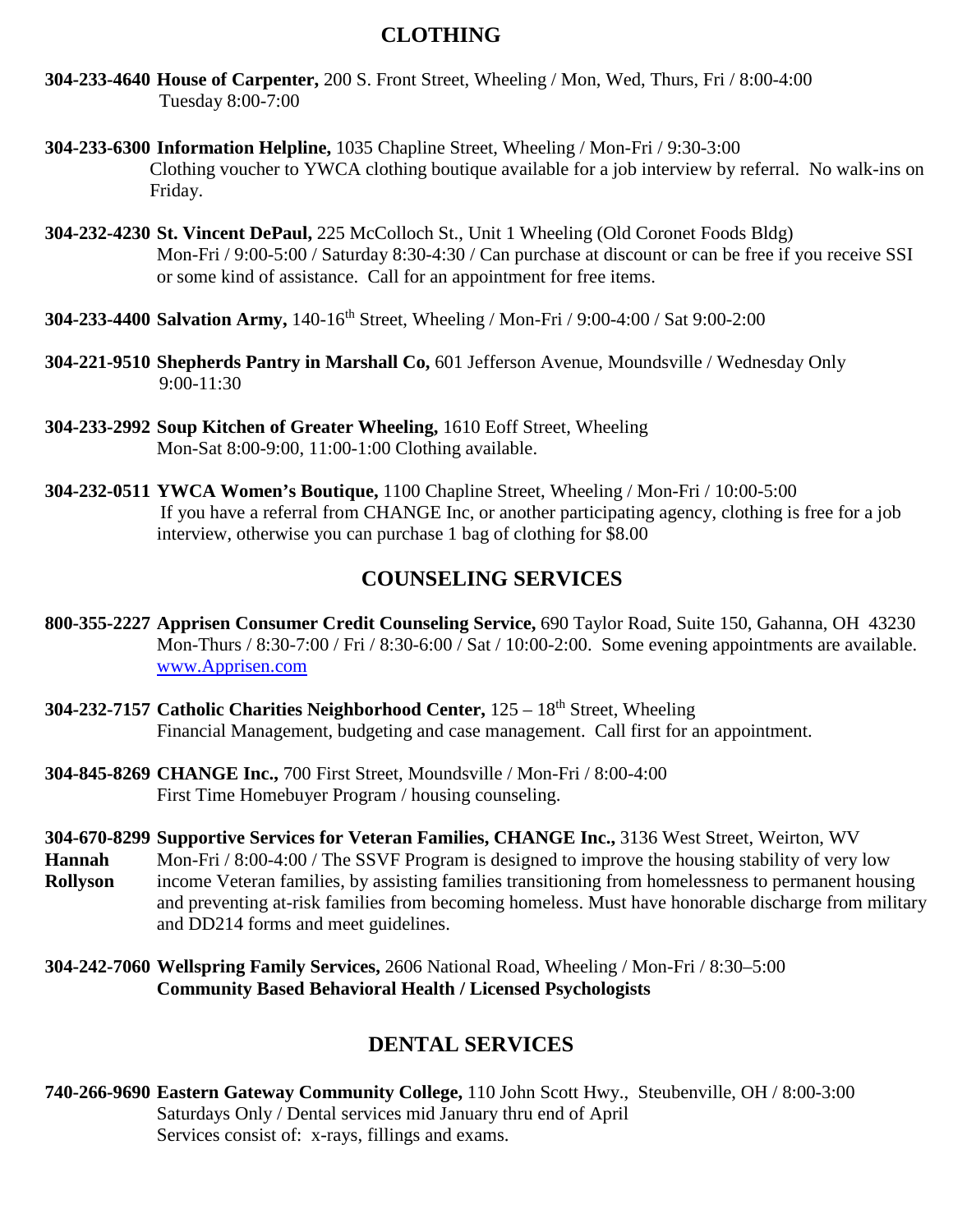## **DENTAL SERVICES**

- **304-914-3855 Family Medical Care,** 3136 West Street, Weirton, WV / Call for Appointment / M-F 8:00-5:00 Saturday hours are available. Services consist of: emergency & comprehensive exams, cleanings, fillings, extractions, night guards, teeth whitening, tobacco cessation/counseling and x-rays. NO ORAL SURGERY / Fee is based on a sliding fee scale
- **304-336-8633 West Liberty University,** Dental Hygiene Program, 121 CUB, Route 88 North, West Liberty, WV /Call for Appt / Services Include: Dental Cleanings, X-rays and Fluoride Treatments for \$15.00. Must have prescription from dentist for sealant and charge is \$5 per tooth. Allow 3 to 3 ½ hours for the procedure that is done by the students. Closed May thru August.
- **304-293-6208 WV University School of Dentistry,** PO Box 9401, Morgantown, WV 26506 Pay 50% to 60% less for dentistry work when a student performs the work. Call for an appointment. **Emergency Clinic** also available Mon-Fri from 8:00–3:45 with no appointment necessary and you are given 90 days to pay the fee. There is a \$75 deposit up front when using emergency clinic unless the customer has insurance.
- **304-233-9323 Wheeling Health Right,** 61 29th Street, Wheeling / Prescriptions / Mon-Fri / 8:00-4:00 Appointment Only / WV Medicaid eligible, wellness checkups, sports physicals, dental, eye glasses through WVU clinic, family planning and must meet guidelines.

## **EMERGENCY SERVICES**

**304-232-0711 American Red Cross,** 193 – 29th Street, Wheeling / Mon-Fri / 8:30-4:30 **1800-redcross** Health & Safety Programs, Blood Drives, Blood Services, Service to the Armed Forces And Disaster Services.

**800-352-6513 Child Abuse Hotline**

.

**800-843-5678 CyberTipline (Internet Crimes)** National Center for missing or exploited children

**304-843-4120 DHHR,** 400 Teletech Drive, Moundsville / Mon-Fri / 8:30-5:00

**800-799-7233 National Domestic Violence Hotline** / Available 24 hours per day / 7 days per week

**800-222-1222 Poison Control Center**

**866-723-3982 Safe Schools Helpline,** Available 24 hours per day / 7 days per week

**304-234-1783 Sexual Assault Help Center,** PO Box 6764, Wheeling / Mon-Fri / 8:00-4:00

**800-273-8255 Suicide Prevention**

#### **EMPLOYMENT**

**304-830-1252 American Federation of Labor Workers (AFL-CIO),** Ohio Valley Trades & Labor Assembly PO Box 6440, Wheeling, WV 26003 / Meeting the 2<sup>nd</sup> Thursday of each month at 7 pm

**Jobs for Felons –** jobsforfelonshub.com/jobs-for-felons/

**304-218-2873 National Council on Aging**, 87 – 15th Street, Wheeling, WV 26003 / Mon-Fri / 9:00-5:00 / Call for Appointment. Provides on-the-job training, at a public or non-profit organization working 15 hours a week at minimum wage, while seeking permanent employment. Must be age 55+ and not currently employed and meet program guidelines.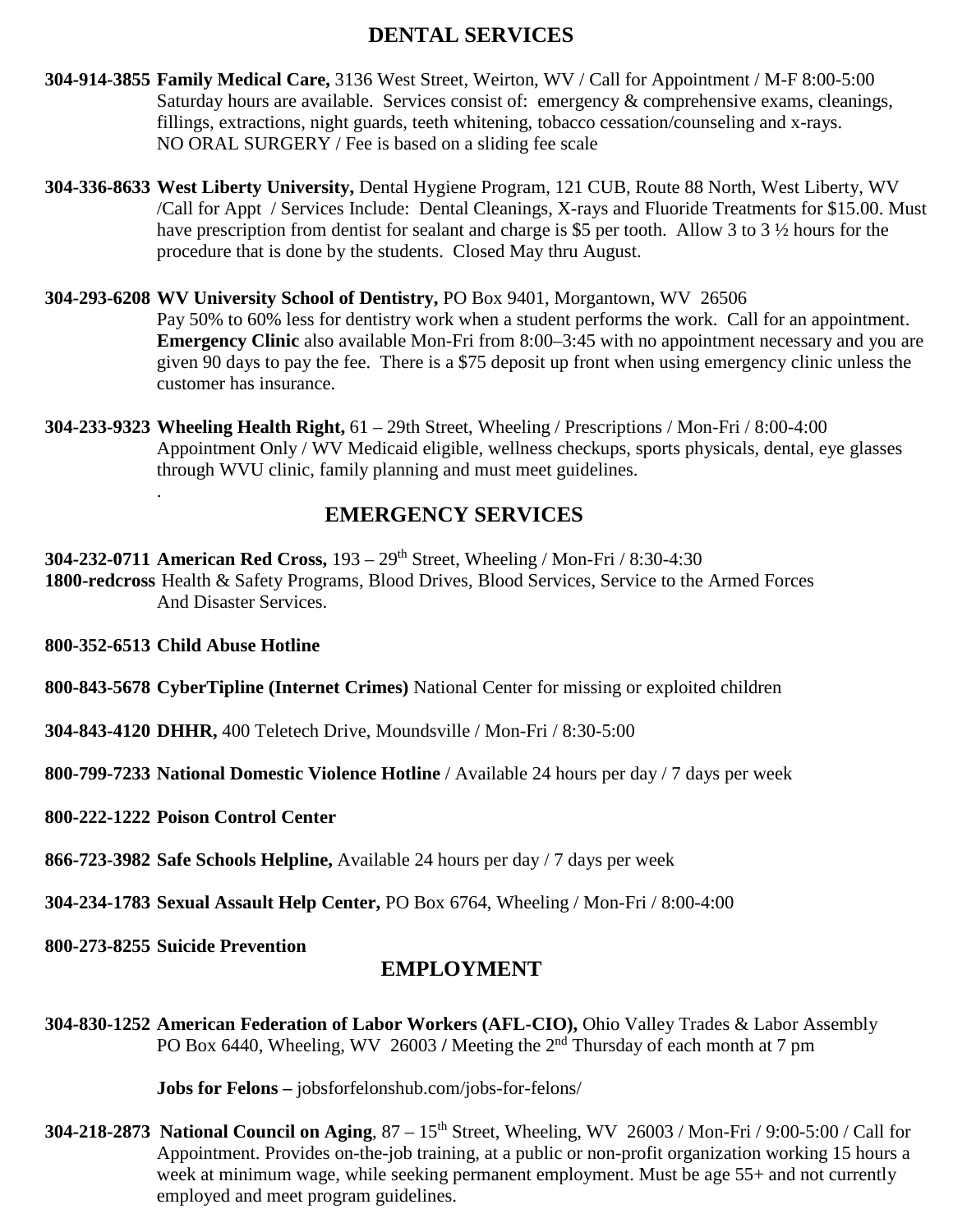## **EMPLOYMENT**

- **740-633-5627 Ohio Means Jobs-Belmont County,** 302 Walnut Street, Martins Ferry, OH Mon-Fri / 8:00-4:30 One stop employment center / Ohiomeansjobs.com/Belmont
- **304-238-1092 WV Division of Rehabilitation Services,** 1324 Chapline Street, Suite 200**,** Wheeling / Mon-Fri 8:00-5:00 / All clients need to be employable for the following services as funding is available: Job training to maintain or find employment. Job placement, vocational guideance, counseling, mental and physical restoration and training.
- **304-238-1045 Workforce WV Job Service / Unemployment,** 1275 Warwood Avenue, Wheeling Mon-Thurs 8:30-5:00 / Fri / 9:00-5:00 / Serves Ohio, Marshall, Wetzel and Tyler County. For training, resumes, and other job/career preparation services, call Workforce Career Center / American Job Center at (304) 232-6280. Anyone is eligible for most services and welcome to inquire. Apply in person or online at uc.workforcewv.org or macc.workforcewv.org

## **FOOD**

- **304-843-1170 Big Red Barn Community Garden, Off 4<sup>th</sup> Street in Moundsville by the Big Red Barn and WVU** Extension Office. Everything you need to get growing YOUR OWN GARDEN is provided for FREE! **We are not a food pantry.** [molly.poffenbarger@mail.wvu.edu](mailto:molly.poffenbarger@mail.wvu.edu)
- **304-686-2210 Blue and Gold Community Center,** 7 Church Street, Cameron, WV 26033 / Summer hours Mon-Fri / 9:00-12:00 / includes free breakfast and lunch. Winter hours -Mon-Fri 3:30-5:00. Free meal for after school program and free breakfast on Wednesday for anyone. Program is for any child grades Kindergarten –  $6<sup>th</sup>$  grade.
- **304-845-2732 Calvary United Methodist Church,** 1601 First Street, Moundsville, WV 26041 / Mon & Fri ONLY 9:00-12:00 / Call for an appointment.
- **304-686-2734 Cameron Baptist Church,** 62 Squirrel Alley Lane, Cameron, WV 26033 **304-686-3301** Call for an appointment / Program covers Cameron area only.
- **304-230-1280 Catholic Charities WV,** 2000 Main Street, Suite 200, Wheeling / Mon-Fri / 8:30-4:30 Nutrition Program for Children. Call first for an appointment.
- **304-232-7157 Catholic Charities Neighborhood Center,** 125–18th Street, Wheeling / Meals Mon-Fri / Breakfast at 9:00 am and Dinner at 4:30 pm / Saturday breakfast at 9:00 / Food Baskets Tues & Thurs 11:00-1:00 households are eligible once a month.
- **304-843-4120 DHHR,** 400 Teletech Drive, Moundsville / Mon-Fri / 8:30-5:00 Apply for food stamps / **Requirement: Income Guideline**
- **304-233-2350 Family Service of Upper Ohio Valley,** 2200 Main St., 1st Floor, Wheeling / Mon-Fri / 8:00-4:00 Requirement: Age 60/up and must eat in the center. Must be 60/up and homebound for meal delivery.
- **304-845-5080 Feeding Body & Soul Community Kitchen, Simpson** United Methodist Church**,** 800 7th Street **Ext. 15** Moundsville / Soup Kitchen / Mon- Sat / 11:30-1:00. Enter door on parking lot side.
- **304-232-0388 First Church of God,** McMechen / Call for appointment Requirement: Benwood & McMechen residents only
- **304-232-3980 Fourth Street United Methodist Church,** 1060 Chapline Street, Wheeling Food pantry Friday 1:00-3:00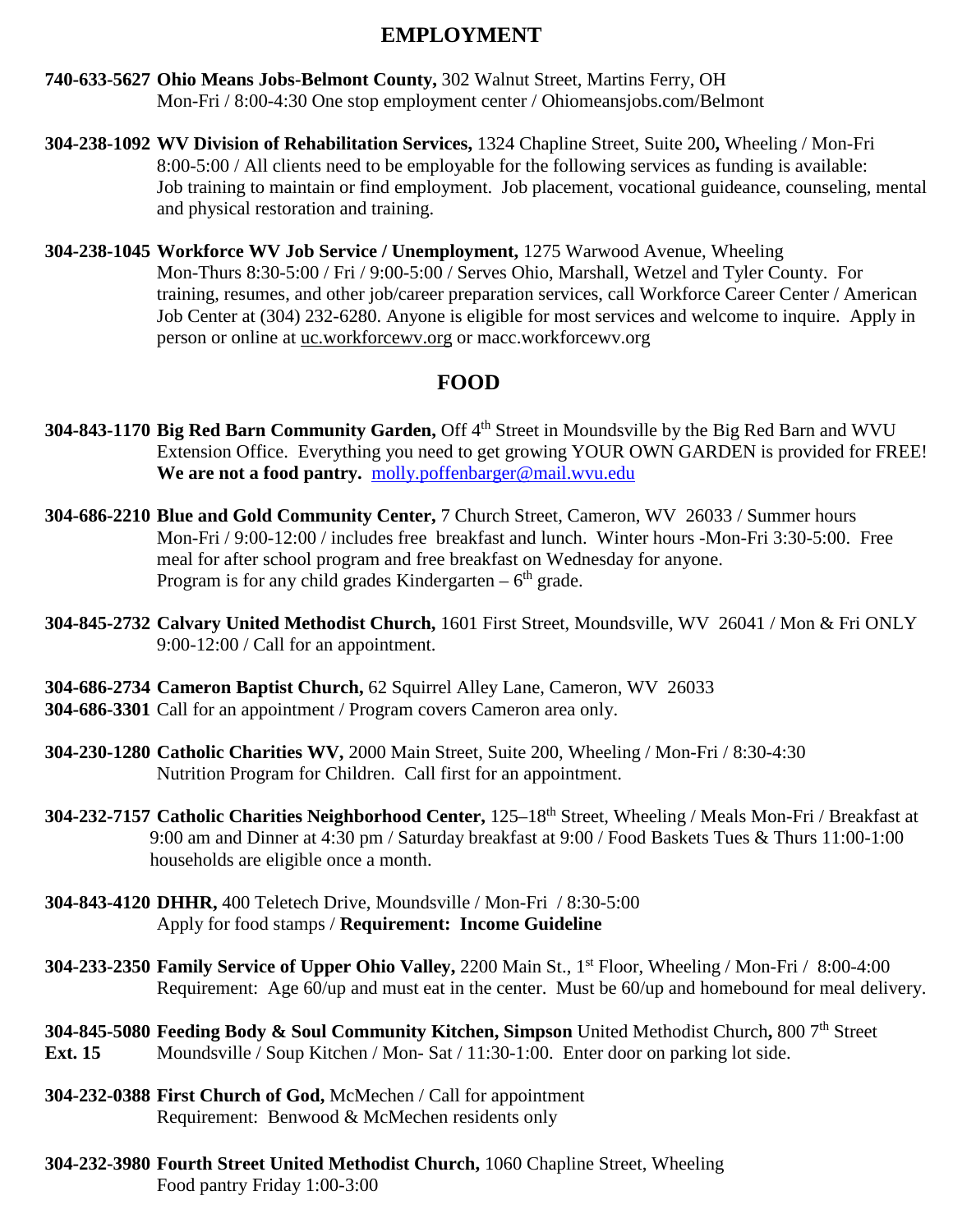## **FOOD**

- **304-233-4640 House of Carpenter,** 200 S. Front Street, Wheeling / Mon, Wed, Fri / 9:00-3:00 / Tues 5:30-6:30 Food order every 60 days.
- **304-845-8200 Marshall County Senior Center,** 805 5th Street, Moundsville / Mon-Fri / 9:00-Noon Farmers Market food vouchers available June 10 through Oct 31 of each year. Must be over the age of 60 and meet the income guideline.
- **304-232-6511 St. James Evangelical Lutheran Church,** 1409 Chapline Street, Wheeling Food available the 4<sup>th</sup> Tuesday of each month at 10:00-Noon / Across from Police Station.
- **304-845-0510 Salvation Army,** 700 Jefferson, Moundsville / Thursday only 10:00 Noon.
- **304-221-9510 Shepherds Pantry in Marshall Co,** 601 Jefferson Avenue, Moundsville / 9:00-11:30 Wednesday Only / Food Order every 30 days / Emergency food orders Mon, Tues, Thurs / 7:30-1:30. Must have SS card, proof of income, and proof of address.
- **304-233-2992 Soup Kitchen of Greater Wheeling,** 1610 Eoff Street, Wheeling / Mon-Sat 8:30-9:30 Breakfast, 11:00-1:00 Lunch and a family dinner every Wednesday from 4:00–6:00
- **304-242-3162 The Lord's Food Pantry,** Mt Olivet United Methodist Church, 500 Fairmont Pike, Route 88, Wheeling / Frozen and non-perishable food available Jan – Oct on the **4th Friday** of each month from 9:00-11:00. Nov and Dec will be the 2nd **Friday** of the month from 9:00-11:00
- **304-845-7426 WIC (Women with Infant Children),** 500 Teletech Drive, Moundsville Mon-Thurs / 8:00-12:00 and 1:00-5:00 / Fri 8:00-Noon.

#### **FURNITURE**

- **304-280-6701 Gabriel Project,** Xavier Hall, 600 Jefferson Avenue, Moundsville, WV / Thurs 11:00-2:00
- **304-843-5347 Goodwill,** 319 Lafayette Avenue, Moundsville / Mon-Sat 10:00-6:30 / Sun 12:00-6:30 Reduced priced furniture / NO Donations given to customers.
- **304-233-4640 House of Carpenter,** 200 S. Front Street, Wheeling / Mon, Wed, Thurs, Fri / 8:00-4:00 Tues 8:00-7:00
- **304-780-1869 Moundsville Housing Authority,** Moundsville / Mon-Fri / 7:30-4:00 / Greg Padgett Used stoves and refrigerators. Limited availability. Housing Authority Board determines whether the item will be donated or sold at a lower cost.
- **304-232-4230 St. Vincent DePaul,** 225 McColloch Street, Unit 1, Wheeling / Mon-Fri / 9:00-5:00 Sat 8:30-4:30 / Can make purchases at a discount. Can be free if you receive SSI or some kind of assistance. Call for an appointment for free furniture.
- **304-242-8868 St. Vincent DePaul Society,** 2244 Marshall Avenue, Wheeling / Bed Ministry will provide a twin, full, or queen size bed.
- **304-233-4400 Salvation Army,** 140 16th Street, Wheeling / Mon-Fri / 9:00-4:00 / Sat 9:00-2:00 Assorted furniture for sale.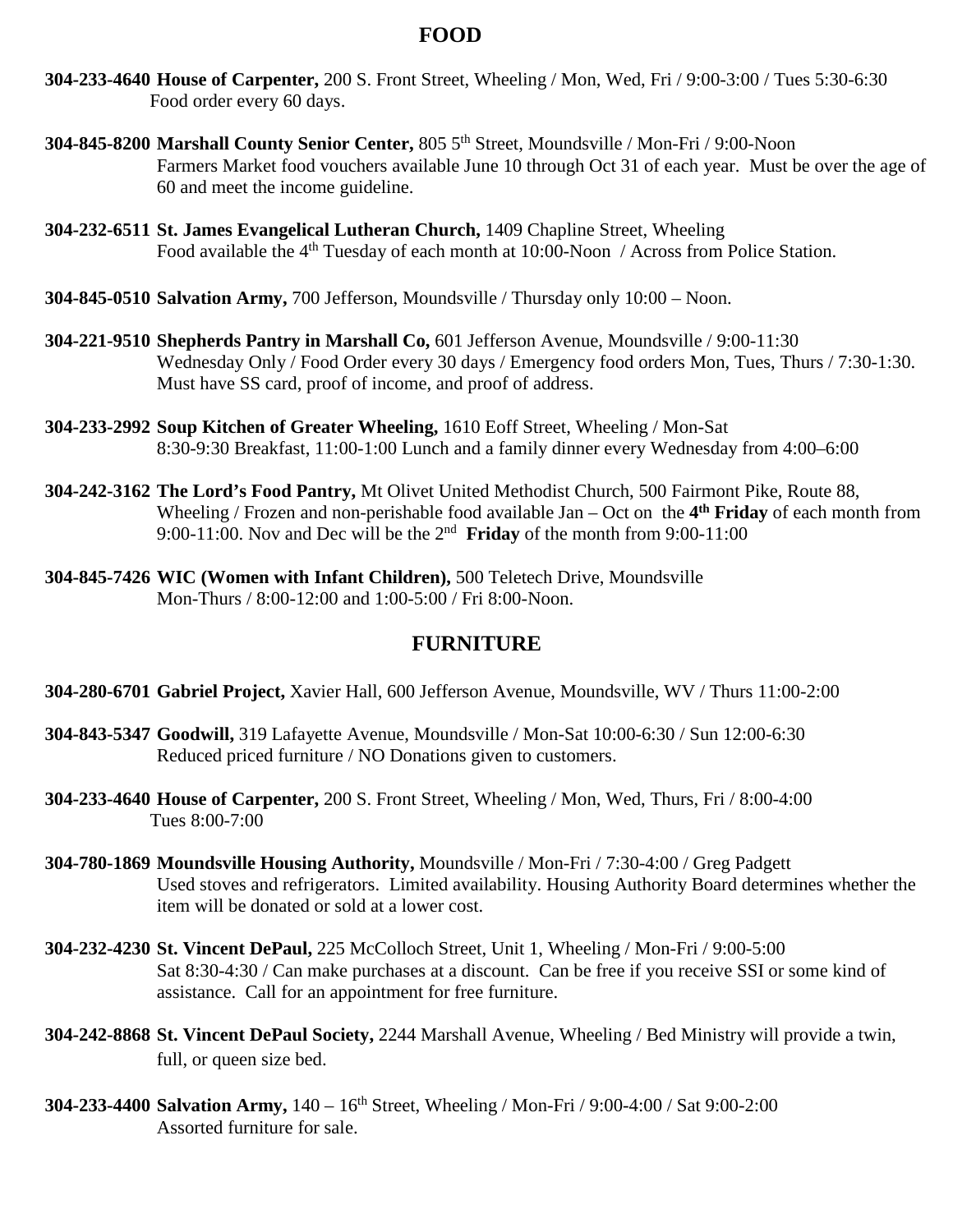## **HIGH SCHOOL EQUIVALENCY CLASSES (TASC)**

**304-843-4400 Marshall Co Board of Ed.,** 214 Middle Grave Creek Rd., Moundsville / Mon-Fri / 8:00-4:00

**304-214-8948 Ohio County Schools Adult Learning Center,** West Virginia Northern Community College 1704 Market Street, Room 220, Wheeling / Mon-Thurs / 8:00-3:00 / Closed Summers

## **HOMELESS PROVIDERS**

- **304-232-6105 Greater Wheeling Coalition for the Homeless,** 84 15th Street, Wheeling Mon-Fri / 9:00-5:00 / socialized central intake form from 2:00-4:00 pm
- **304-810-4291 Helping Heros,** 256 Jefferson Avenue, Moundsville, WV / Mon-Fri / 9:00-4:00 / by appointment. Must be a military veteran.
- **304-650-2509 New Hope Christian Assembly,** 416 Juniper Ave., Moundsville, WV / Mon-Fri / 8:00 pm 8:00 am
- **304-233-4400 Salvation Army,** 140-16th Street, Wheeling / 24 Hours-7 Days Weekly Overnight stay from 5:00 pm until 7:00 am
- **740-676-6225 Salvation Army,** 315-37th Street, Bellaire / 24 Hours-7 Days Weekly
- **304-670-8299 Supportive Services for Veteran Families, CHANGE Inc.,** 3136 West Street, Weirton, WV **Hannah** Mon-Fri / 8:00-4:00 / The SSVF Program is designed to improve the housing stability of very low **Rollyson** income Veteran families, by assisting families transitioning from homelessness to permanent housing and preventing at-risk families from becoming homeless. Must have honorable discharge from military and DD214 forms and meet guidelines.

**304-232-0511 YWCA,** 1100 Chapline Street, Wheeling / 24 Hours-7 Days Weekly

## **HOSPITALS**

**800-223-2273 Cleveland Clinic,** 9500 Euclid Avenue, Cleveland, OH 44195

**304-234-0500 Peterson Healthcare and Rehab Hospital,** 20 Homestead Avenue, Wheeling, WV 26003

**304-845-3211 WVU Medicine Reynolds Memorial Hospital,** 800 Wheeling Avenue, Glen Dale, WV 26038

**304-243-3000 Wheeling Hospital,** 1 Medical Park, Wheeling, WV 26003 / Business Office

## **HOUSING**

**304-233-0830 Benwood Housing Authority,** 2200 Marshall Street, Benwood / Mon-Fri / 8:00-4:00 Lobby closed Wednesdays from Noon – 4:00.

**304-232-3463 Eagle Hollow Apartments,** 140 Eagle Hollow Dr., Wheeling / Mon-Fri / 12:30-4:00

**304-843-5255 Hillview & Crestfield Apartments,** 409 Pebble Drive, Moundsville / Mon-Fri / 9:00-4:00

**304-233-7353 Montani Towers,** 940 Market Street, Wheeling / Mon-Fri / 8:00-4:30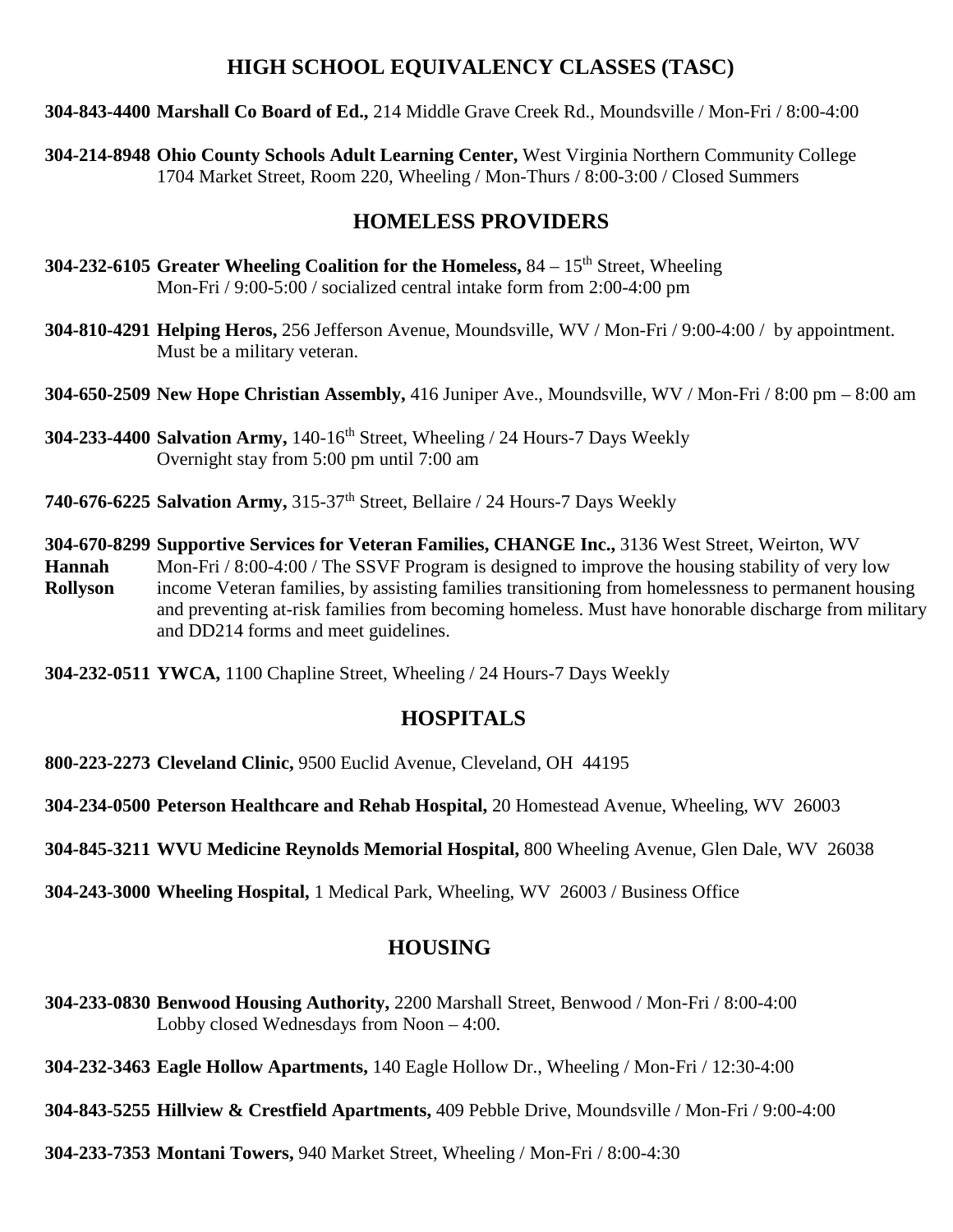### **HOUSING**

- **304-845-3141 Moundsville Housing Authority, 501-10<sup>th</sup> Street, Moundsville** Mon, Tues, Thurs Fri / 8:00-Noon and 12:30-4:00 / Wed / 8:00 Noon / www.moundsvillehousing.com
- **304-232-2880 Northpark Apartments,** 2G 4 Eagle Court, Wheeling, WV 26003 / Mon-Fri / 8:00-5:00
- **301-587-2916 Oxford House, Inc.,** 1010 Wayne Avenue, Suite 300, Silver Spring, MD 20910 / Mon-Fri / 8:30-5:30 **[www.wvoxfordhouse.org](http://www.wvoxfordhouse.org/)**
- **800-689-6411** Housing for drug or alcohol addicts. Work with drug courts and correctional facilities. There are 6 homes in Ohio County as well as other sites within WV. Call for information. Oxfordvacancies.com is available to find available homes.
- **304-807-0955** Christopher Shepard for homes in WV
- **304-428-6400 Parkersburg Housing Authority,** 1901 Cameron Ave., Parkersburg, WV 26101 Mon-Fri / 8:00-4:30 HUD Applications available ONLY online**. [www.parkersburghousing.com](http://www.parkersburghousing.com/)**
- **304-242-7509 Petroplus Towers,** 1414 National Road, Wheeling / Mon-Fri / 8:00-12:00 / 1:00-4:00
- **704-838-4044 Purple Heart Homes,** PO Box 5535, Statesville, NC 28687 / Provides housing solutions for service connected disabled veterans and their families. / PurpleHeartHomesUSA.org
- **304-242-0576 USDA Rural Development,** 1 Ball Park Drive, McMechen / Mon-Fri / 8:00-4:00
- **X 4** Provide housing home loans for low income families, low interest loans and some grant monies for residents age 62 or older and meeting guidelines. Call for appointment. [www.wendy.pagot@usda.gov](http://www.wendy.pagot@usda.gov)
- **304-845-6485 Washington Lands Apts.** PO Box 874, Moundsville / Mon-Fri / 8:00-11:30
- **304-845-9701 Wesley Park,** 200 Candlewick Lane, Moundsville / Mon, Tues, Thurs 8:30-2:30 Wed 9:30-2:30 / Closed on Fri. Must be age 62 or older.
- **304-843-1575 Woodland Knolls,** 100 Woodland Knolls, Moundsville / Mon-Fri / 10:00-2:00

## **HOUSING PROGRAMS / REPAIRS**

- **304-845-8269 CHANGE, Inc.,** 700 First Street, Moundsville / Mon-Fri / 8:00-4:00 Weatherization Program / First Time Homebuyer Program housing class.
- **304-233-0830 First Time Home Buyer Program,** Marshall County, Jennifer Kordack, Benwood Housing Authority, 2200 Marshall Street, Benwood / Mon, Tues, Thurs, Fri / 8:00-4:00 / Wed 8:00-Noon / Loans to assist with First Time Homebuyer Program that help with down payment and closing costs to qualified buyers.
- **304-234-3701 First Time Home Buyer Program,** Ohio County, Melissa Thompson, City County Building 1500 Chapline Street, Room 305, Wheeling / Mon-Fri / 8:30-12:00 / 1:00-5:00 / Loans to assist with First Time Homebuyer Program that help with down payment and closing costs to qualified buyers.
- **304-233-0887 Habitat for Humanity,** PO Box 928, Wheeling WV / Call for Eligibility Requirements. Provides affordable housing and building homes for needy families.
- **304-233-4640 House of Carpenter,** 200 S. Front Street, Wheeling / Mon-Fri / 8:00-4:00 Housing repairs for seniors through the summer. No Roofs, electric, furnaces or plumbing. Will do handicap ramps, porches, etc.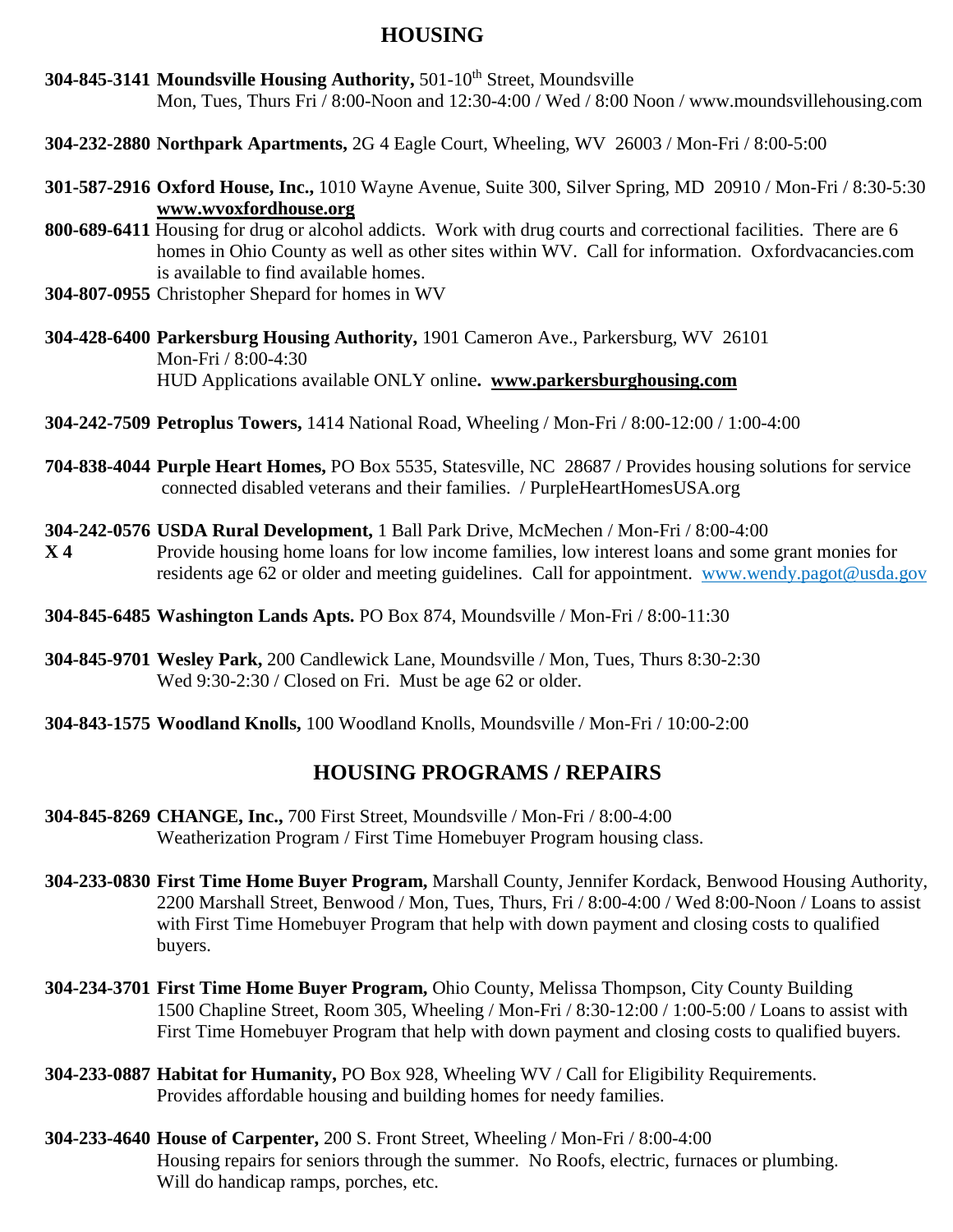## **HOUSING PROGRAMS / REPAIRS**

**304-670-8299 Supportive Services for Veteran Families, CHANGE Inc.,** 3136 West Street, Weirton, WV

- **Hannah** Mon-Fri / 8:00-4:00 / The SSVF Program is designed to improve the housing stability of very low **Rollyson** income Veteran families, by assisting families transitioning from homelessness to permanent housing and preventing at-risk families from becoming homeless. Must have honorable discharge from military and DD214 forms and meet guidelines.
- **304-242-0576 USDA Rural Development,** 1 Ball Park Drive, McMechen / Mon-Fri / 8:00-4:30 X 4 Provide housing home loans for low income families, low interest loans and some grant monies for residents age 62 or older and meeting guidelines.Call for appointment. [www.wendy.pagot@usda.gov](http://www.wendy.pagot@usda.gov)
- **800-933-9843 West Virginia Housing Development Fund,** 5710 MacCorkle Avenue SE, Charleston, WV 25304 Mon-Fri / 8:30-4:30 / Loans to assist citizens whose septic tanks need Repair, replacement, or connection to a public treatment system. Maximum loan \$10,000.00 with 2% Interest rate of 10 year period. No income guideline.
- **800-933-8511 West Virginia Housing Development Fund,** 5710 MacCorkle Avenue SE, Charleston, WV 25301 Mon-Fri / 8:30-4:30 / Loans to assist with First Time Homebuyer Program that will assist with down payment and closing cost assistance and traditional mortgage loans. Income guidelines apply to most programs.

## **HYGIENE SUPPLIES**

- **304-232-7157 Catholic Charities Neighborhood Center,** 125 18th Street, Wheeling / Mon-Fri / 9:30-3:00 Hygiene supplies available and showers. Call first for an appointment.
- **304-242-2321 Church of Christ,** 1310 National Road, Wheeling, WV / Wed / 4:30-6:00 Tabitha's Storehouse.

## **LAUNDRY SUPPLIES**

- **304-232-7157 Catholic Charities Neighborhood Center,** 125 18th Street, Wheeling / Mon-Fri / 9:30-3:00 Call first for an appointment.
- **304-242-2321 Church of Christ,** 1310 National Road, Wheeling, WV / Wed / 4:30-6:00 Tabitha's Storehouse

## **LEGAL SERVICES**

- **304-345-9246 American Civil Liberties Union – WV,** PO Box 3952, Charleston, WV 25339
- **Ext. 101** Mon-Fri / 9:00-5:00 / constitutional dissents and advocacy.

**304-232-1260 Legal Aid,** 1025 Main Street, Suite 716, Wheeling / Mon-Fri / 8:30-12:00 and 1:00-4:30 **866-255-4370 Requirement: must meet income guidelines /** www.lawv.net

**304-843-4074 Public Defender Corp,** 509 7th Street, Moundsville / Mon-Fri / 8:30--4:30

**304-553-7220 The WV State Bar,** 2000 Deitrick Blvd., Northgate Business Park, Charleston, WV 25311 **866-989-8227** Mon-Fri / 9:00-5:00 / Administrative services for the bar / **www.wvbar.org**

**888-676-5546 WV Human Rights Commission,** 1321 Plaza East, Room 108A, Charleston,WV 25301 **304-558-2616** Mon-Fri / 8:30-5:00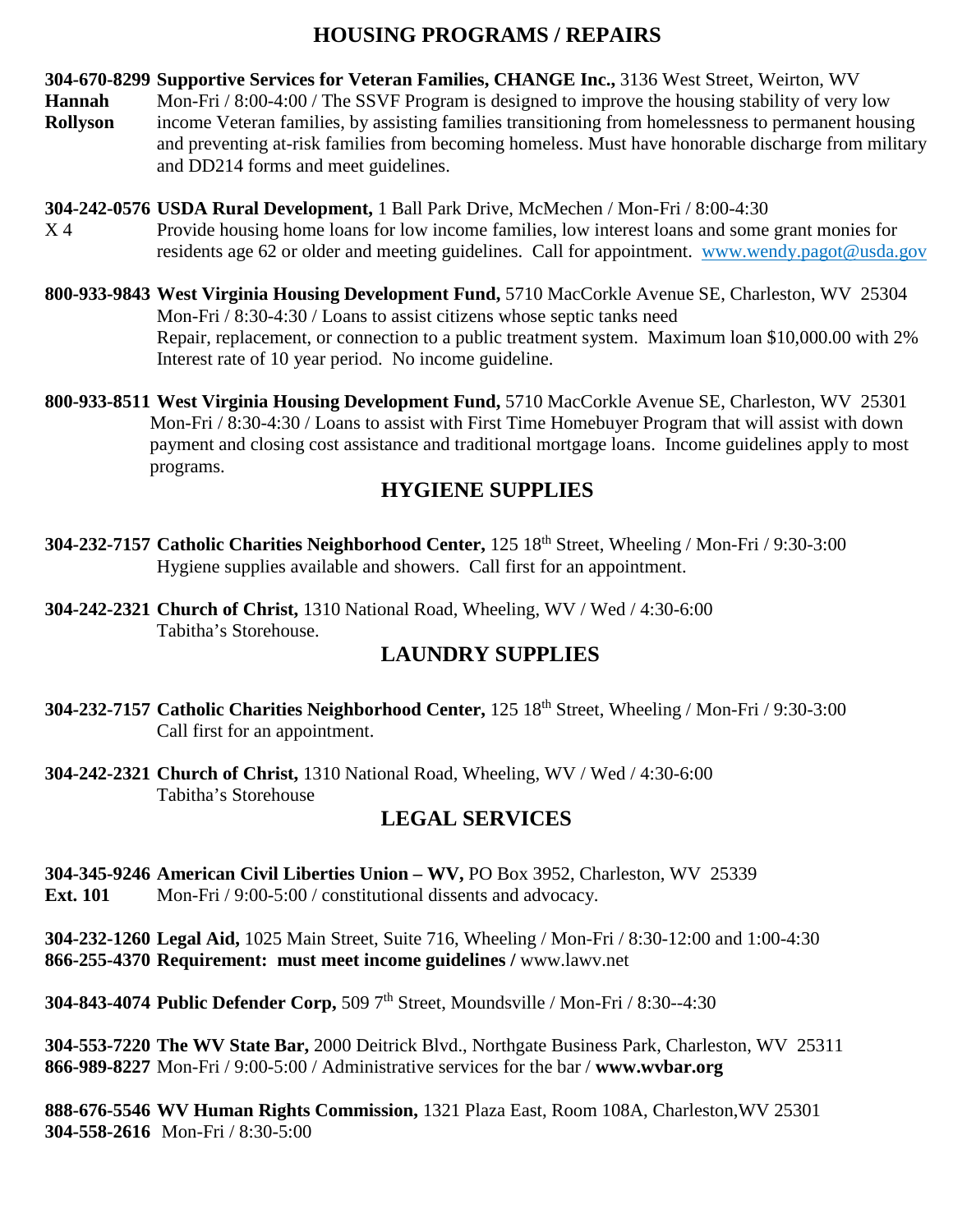### **LEGAL SERVICES**

**304-234-3609 Wheeling Human Rights Commission,** 1500 Chapline Street, Room 305, Wheeling Mon-Fri / 8:30-12:00 and 1:00-5:00

### **MEDICAL PROGRAMS**

- **304-232-6822 Aids Task Force,** PO Box 6360, Wheeling / Mon-Fri / 9:00-5:00 to help people who tested HIV positive and perform HIV testing free of charge.
- **800-272-3900 Alzheimers Association,** 225 N Michigan Avenue 417, Chicago, IL 60601 / available 24/7
- **800-227-2345 American Cancer Society,** 122 S High Street, Morgantown, WV 26501 Mon-Fri / 8:30-4:30
- **757-424-6662 American Diabetes Association,** 870 Greenbriar Circle, Suite 404, Chesapeake, VA 23320 Mon-Fri / 8:30-5:00 / Services are as follows: Educational program, limited financial services, information about testing supplies. **[www.diabetes.org/norfolk](http://www.diabetes.org/norfolk)** Serves WV and VA.
- **304-720-9001 American Heart Association,** 162 Court Street, Charleston, WV 25301 / Mon-Fri / 8:30-5:00
- **304-984-6073 American Lung Association in WV,** 2102 Kanawha Blvd., E / Charleston, WV 25311 Mon-Fri / 8:00-4:00
- **304-843-3307 Black Lung Occupational Disease Clinic,** WVU Medicine, Reynolds Memorial Hospital, 800 Wheeling Avenue, Glen Dale, WV
- **800-642-8522 Breast and Cervical Cancer Screening,** Requirements: Age 25-64 and uninsured or under-insured, breast exam, pelvic exam and pap smear. Various health providers for screenings. Must meet guidelines. Call for appointment or go online to www.wvdhhr.org/bccsp
- **304-232-7157 Catholic Charities Neighborhood Center,** 125–18th Street, Wheeling / Prescriptions AA meetings are Sat at 10:00 am / Call for an appointment.
- **304-748-2828 CHANGE Inc., Family Medical Care,** 3136 West Street, Weirton, WV Mon, Wed, Fri / 8:00-4:00 / Tues and Thurs 8:00-6:00 / Saturday 8:00-2:00 No Boundaries / Fee is based on sliding scale.
- **304-233-2045 Community Impact Coalition,** 87-15th Street, Wheeling / Mon-Fri / 8:00-4:00 / Prevention resources For Health, Substance Prevention and Tobacco Prevention Coalition
- **304-843-4120 DHHR,** 400 Teletech Drive, Suite 2, Moundsville / Mon-Fri / 8:30-5:00 Can obtain medical card if guidelines are met.

**304-242-1390 Easter Seal Rehabilitation Center**, 1305 National Road, Wheeling / Mon-Thurs / 8:00-7:00 **800-677-1390** Fri / 8:00-4:30

- **304-845-3300 Family Resource Network, Adolescent Health Initiative Program,** 1501 Second Street Moundsville, WV / Mon-Fri / 8:00-4:00 / Health Education Program
- **304-233-2350 Family Service, 2200 Main St., 1st Floor, Wheeling / Mon-Fri / 8:00-4:00 / In home services Requirement: Age 60/up**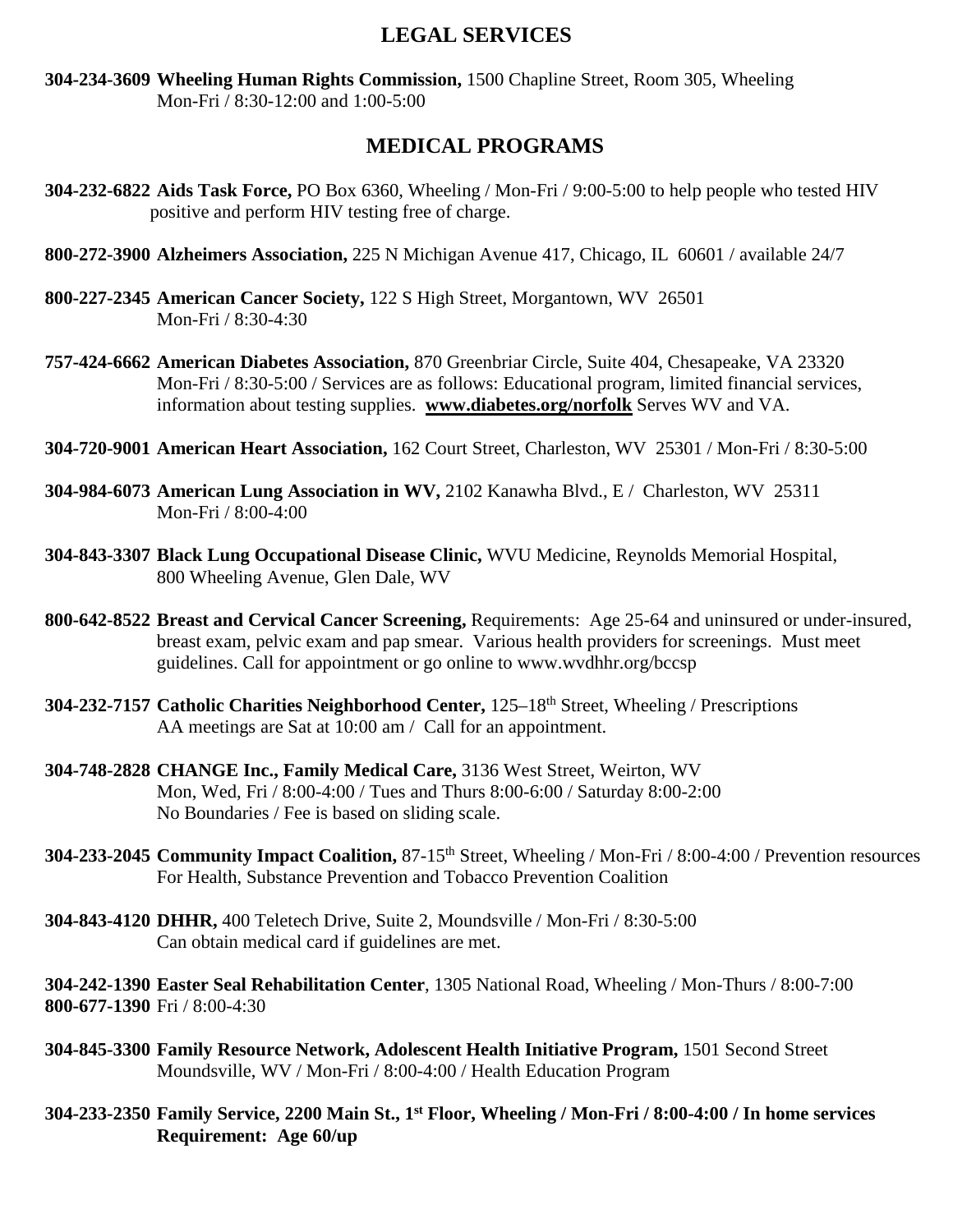## **MEDICAL PROGRAMS**

- **740-695-2131 Fox Run Residential Treatment Facility,** 67670 Traco Drive, St. Clairsville, OH / Available 24/7 For adolescents age 5-17 / residential treatments include trauma focus, cognitive, behavioral therapy, rehabilitation therapy, recreational therapy, equine therapy, group and family therapy. Residential only.
- **304-233-6300 Information Helpline,** 1035 Chapline Street, Wheeling / Mon-Fri / 9:30-3:00 / Applications available for **Hearing Aids** through the Lions Club. Review medicare plans with customers. No walk-ins on Friday.
- **304-845-7840 Marshall County Health Dept.,** 513 6th Street, Moundsville / Mon-Fri / 8:30-4:30 Control of communicable diseases through surveillance and epidemiology, Maternal and child health, school health, clinic services, public health response and business preparedness.
- **304-238-8277 NAMI (National Alliance for Mental Illness),** 1035 Chapline Street, 1st Floor, Wheeling Mon-Fri / 10:00-3:00 / Advocacy, support and education on mental health. Education includes Ending the silence for middle/high schools and teen mental health first aid for high school / teach Youth and adult mental health first aid / offer 9 support groups – adult, family, children's grief And survivor of suicide loss.
- **304-242-2911 Osiris Shrine Temple,** PO Box 2048 / Wheeling / Mon-Fri / 9:00-12:00 and 1:00-5:00 Transport children to Shriners Hospitals or reimburse a parent for transporting their child to a Shriners Hospital.
- **304-233-2992 Soup Kitchen of Greater Wheeling,** 1610 Eoff Street, Wheeling / Free Health Clinic every Wednesday from 12:00-2:00.
- **304-242-1977 Valley Hospice and Liza's Place,** 308 Mount St Joseph Road, Wheeling, WV / Mon-Fri / 8:00-4:30 End of life care.
- **877-982-2447 WV Children's Health Insurance Program,** 350 Capitol Street, Suite 251, Charleston, WV 25301 Mon-Fri / 8:00 am-8:00 pm or **[www.wvpath.org](http://www.wvpath.org/)**
- **304-238-1092 WV Division of Rehabilitation Services,** 1324 Chapline Street, Suite 200**,** Wheeling / Mon-Fri 8:00-5:00 / All clients need to be employable for the following services as funding is available: Job training to maintain or find employment. Job placement, vocational guideance, counseling, mental and physical restoration and training.

**304-293-4692 WVU Center for Excellence in Disabilities,** 959 Hartman Run Road, Morgantown, WV 26506 **888-829-9436** Mon-Fri / 8:00-5:00 / [www.cedwvu.org](http://www.cedwvu.org/) / Wide variety of disability programs.

**304-233-9324 Wheeling Health Right,** 61 – 29th Street, Wheeling / Prescriptions / Mon-Fri / 8:00-4:00 Appointment Only / WV Medicaid eligible, wellness checkups, sports physicals, family planning and must meet guidelines.

## **MILITARY PROGRAMS**

**304-810-4291 Helping Heros,** 256 Jefferson Avenue, Moundsville, WV / Mon-Fri / 9:00-4:00 / by appointment. Must be a military veteran.

#### **800-342-9647 Military One Source,** Available 24/7, **[www.militaryonesource.mil](http://www.militaryonesource.mil/)**

**704-838-4044 Purple Heart Homes,** PO Box 5535, Statesville, NC 28687 / Provides housing solutions for service connected disabled veterans and their families. / PurpleHeartHomesUSA.org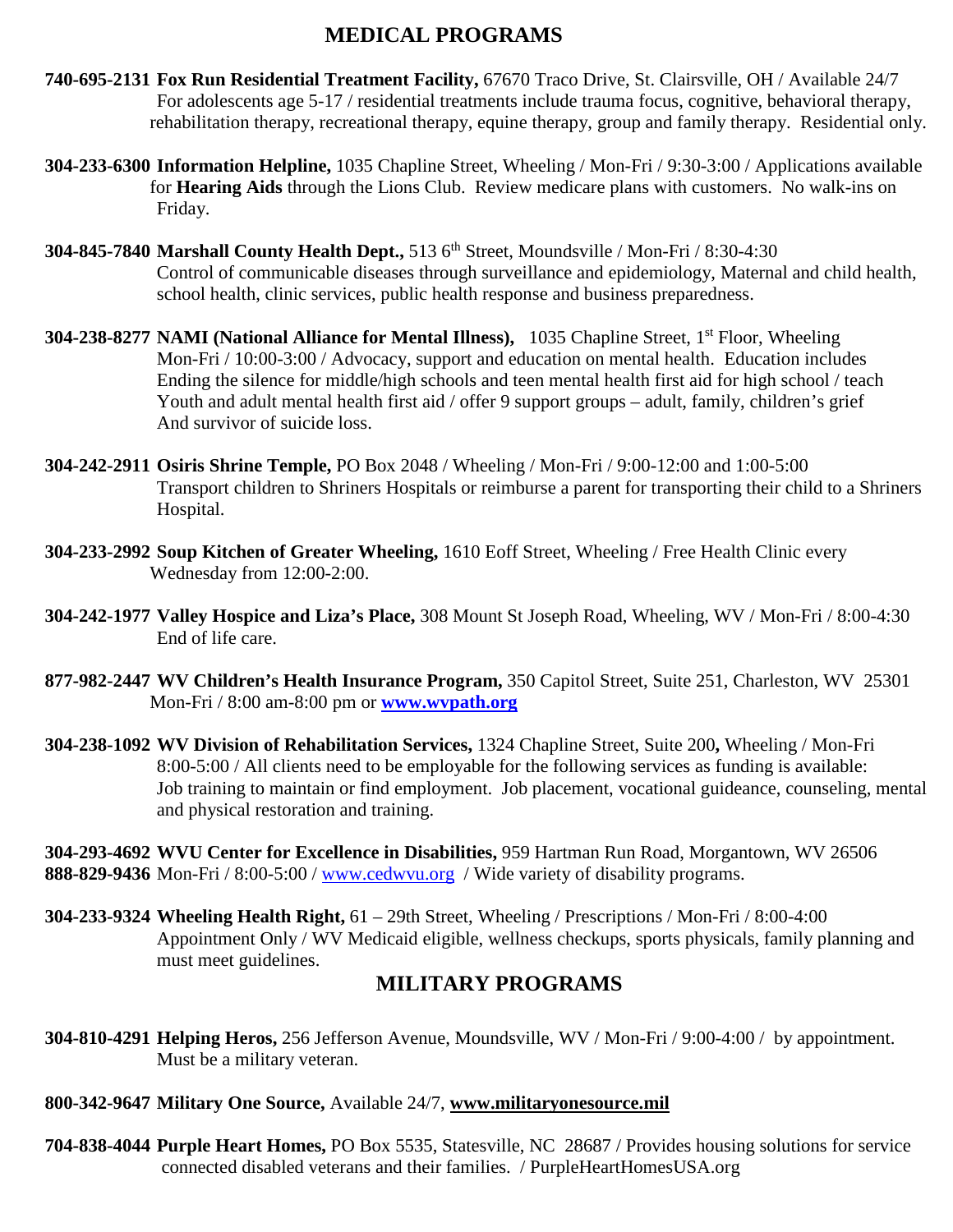## **MILITARY PROGRAMS**

**304-670-8299 Supportive Services for Veteran Families, CHANGE Inc.,** 3136 West Street, Weirton, WV

**Hannah** Mon-Fri / 8:00-4:00 / The SSVF Program is designed to improve the housing stability of very low **Rollyson** income Veteran families, by assisting families transitioning from homelessness to permanent housing and preventing at-risk families from becoming homeless. Must have honorable discharge from military and DD214 forms and meet guidelines.

**304-242-1977 Valley Hospice and Liza's Place,** 308 Mount St Joseph Road, Wheeling, WV

**304-238-1085 WV Dept of Veteran's Assistance,** 1082 E Bethlehem Blvd., Unit 17, Wheeling / Mon-Fri / 8:30-4:00

**304-293-4692 WVU Center for Excellence in Disabilities, (CED)** 959 Hartman Run Road, Morgantown, WV **888-829-9436** 26506 / Mon-Fri / 8:00-5:00 / [www.cedwvu.org](http://www.cedwvu.org/) / Wide variety of disability programs.

- **304-232-0587 Wheeling Vet Center,** 1058 Bethlehem Boulevard, Wheeling / Mon-Fri / 8:30-5:00
- **304-238-1045 Workforce WV Job Service / Unemployment,** 1275 Warwood Avenue, Wheeling Mon-Thurs 8:30-5:00 / Fri / 9:00-5:00 / Serves Ohio, Marshall, Wetzel and Tyler County. For training, resumes, and other job/career preparation services, call Workforce Career Center / American Job Center at (304) 232-6280. Anyone is eligible for most services and welcome to inquire. Apply in person or online at uc.workforcewv.org or macc.workforcewv.org

# **MISCELLANEOUS**

**304-485-7311 American Red Cross,** 193 – 29th Street, Wheeling / **Installs** FREE smoke detectors (up to 3 per **1-800 Redcross** residence) state-wide in WV. Call for an appointment.

- **304-232-2350** Family Service, 2200 Main St., 1<sup>st</sup> Floor, Wheeling / Mon-Fri / 8:00-4:00 / conservatorship program available to appoint a payee to pay bills.
- **304-232-4810 Seeing Hand Association,** 750 Main Street, Wheeling / Mon-Fri / 9:00-4:00 / sells refurbished fire extinguishers.

## **PHONE**

- **855-754-6543 Q-Link,** Must be low income, receive SNAP benefits or have a Medical Card. 250 free minutes every month with unlimited minutes of texting. www.qlinkwireless.com
- **877-631-2550 SafeLink,** Unicare members get a FREE cell phone and 350 FREE minutes every month with unlimited text. Visit **[www.safelink.com](http://www.safelink.com/)** to apply online or call. Speech or hearing loss, call the TTY line at 1-866-806-1840.

## **PRESCRIPTIONS**

- **800-236-9933 Astra Zeneca,** Az&Me Savings Prescription Program, 1800 Concord Pike, Wilmington, DE 19803 / for people who are uninsured or underinsured **800-292-6363 Astra Zeneca** for people with medicare
- **304-232-7158 Catholic Charities Neighborhood Center,** 125–18th Street, Wheeling / Prescriptions Call for an appointment.
- **304-843-4120 DHHR,** 400 Teletech Drive, Moundsville / Mon-Fri / 8:30-5:00 Apply for medical card / **Requirement: Income Guideline**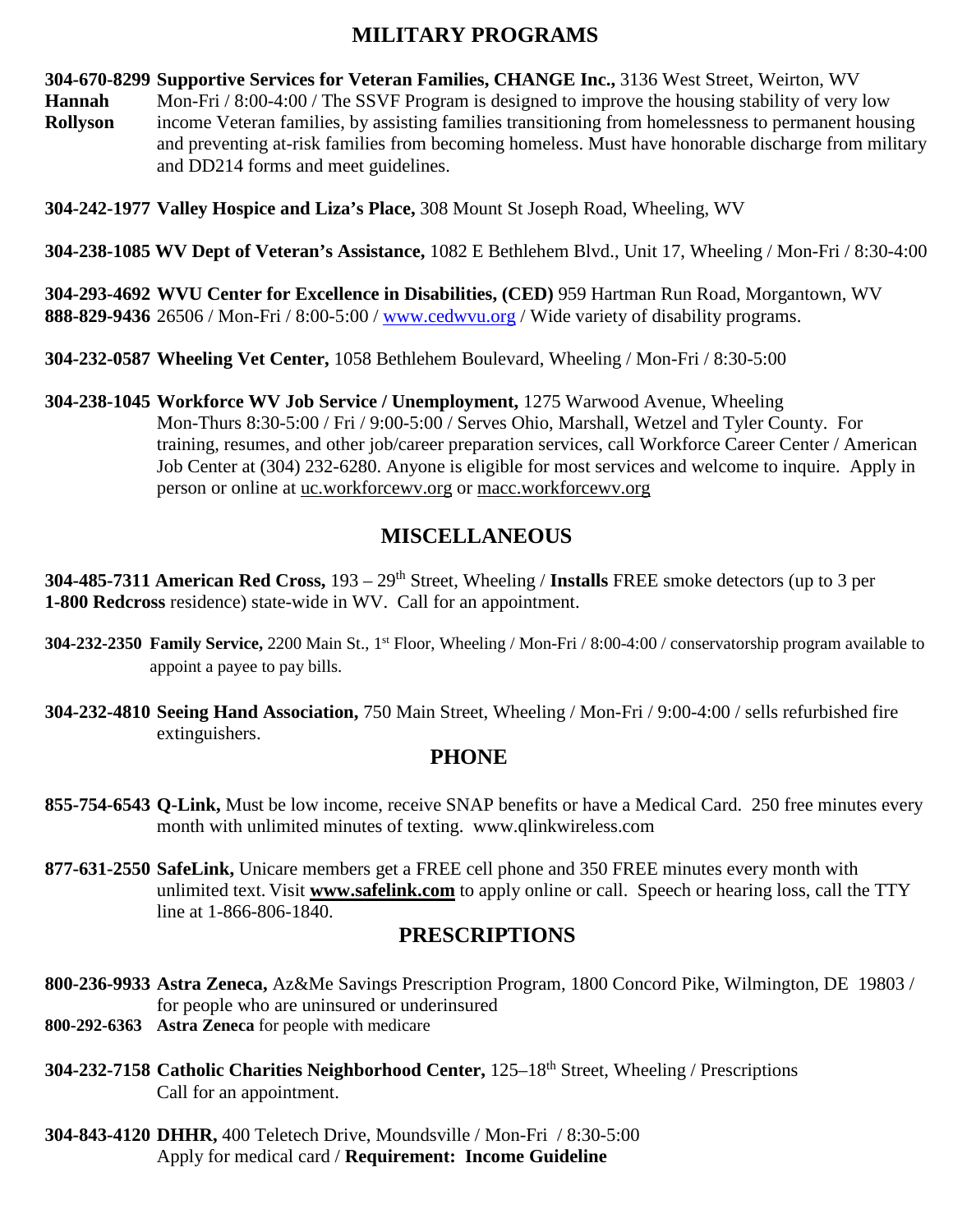### **PRESCRIPTIONS**

- **888-823-0042 Patient Assistance Program,** 2240 Woolbright Road, Boyton Beach, FL 33426 Prescription assistance program
- **304-233-9325 Wheeling Health Right,** 61 29th Street, Wheeling / Prescriptions / Mon-Fri / 8:00-4:00 Appointment Only / WV Medicaid eligible, wellness checkups, sports physicals, dental, eye glasses through WVU clinic, family planning and must meet guidelines.

## **RENT ASSISTANCE**

- **304-843-4120 DHHR,** 400 Teletech Drive, Moundsville / Emergency Assistance / Mon-Fri / 8:30-5:00 Requirement: Must have an eviction notice from the magistrate.
- **304-232-6105** Greater Wheeling Coalition for the Homeless,  $84 15^{th}$  Street, Wheeling / Mon-Fri / 9:00-5:00 Must meet eligibility requirements and complete a socialized central intake form from 2:00-4:00
- **304-810-4291 Helping Heros,** 256 Jefferson Avenue, Moundsville, WV / Mon-Fri / 9:00-4:00 /appointment only. Must be a military veteran.
- **304-233-6300 Information Helpline**, 1035 Chapline Street, Wheeling / Mon-Fri / 9:30-3:00 Assistance available with FEMA when funding is available / No walk ins on Friday.

**304-670-8299 Supportive Services for Veteran Families, CHANGE Inc.,** 3136 West Street, Weirton, WV **Hannah** Mon-Fri / 8:00-4:00 / The SSVF Program is designed to improve the housing stability of very low **Rollyson** income Veteran families, by assisting families transitioning from homelessness to permanent housing and preventing at-risk families from becoming homeless. Must have honorable discharge from military and DD214 forms and meet guidelines.

## **SCHOOL SUPPLIES & PROGRAMS**

- **304-843-4400 Back to School Fun Fair,** Fun Fair will be August 5, 2020 from 10:00-Noon at the Marshall County Fair **Ext 301** Grounds, Moundsville, WV Safe drive through available for supplies. Enter 12<sup>th</sup> Street Gate and Exit the Myrtle Avenue Gate.
- **304-233-8899 Bethlehem Apostolic Temple,** 407 N Main Street, Wheeling / School Supplies August 15, 2020 / 10:00-12:00 or until supplies last. Children must be present. Supplies offered through a drive through in the parking lot.
- **304-233-6300 Information Helpline**, 1035 Chapline Street, Wheeling / Mon-Fri / 9:30-3:00 Lace up for Kids Program / Shoes for needy children.
- **304-233-2992 Soup Kitchen of Greater Wheeling,** 1610 Eoff Street, Wheeling / Just for Kids, sign up on Wednesday for school supplies.

## **SEASONAL ASSISTANCE**

- **304-232-7157 Catholic Charities Neighborhood Center,** 125-18th Street, Wheeling / Apply in October Food basket and gift for children ages Birth-17. Call first for an appointment.
- **304-686-3505 First Christian Church, (Disciples of Christ)** 7 North Avenue, Cameron, WV Christmas basket. Cameron WV residents only.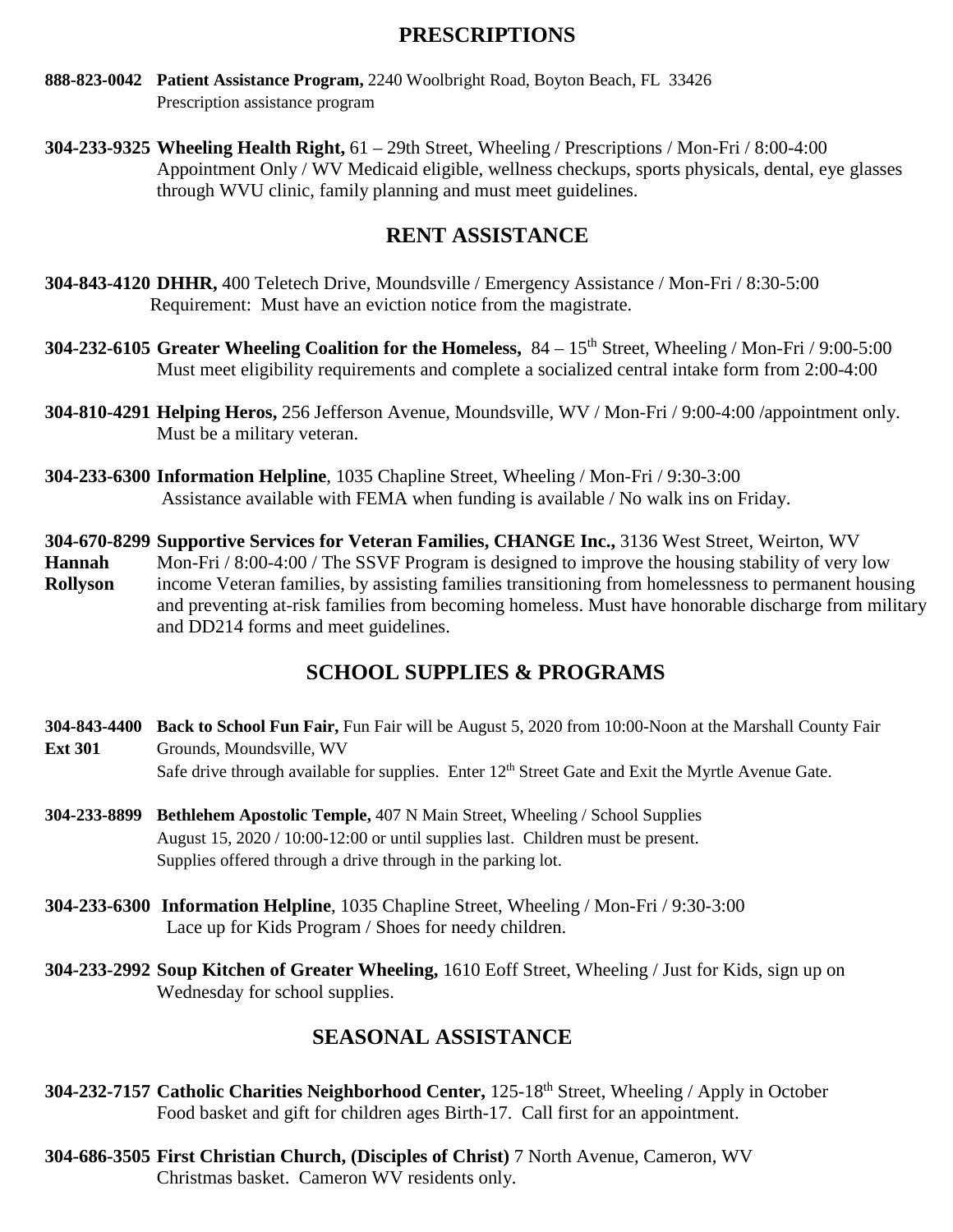#### **SEASONAL ASSISTANCE**

#### **304-233-6300 Information Helpline**, 1035 Chapline Street, Wheeling / Mon-Fri / 9:30-3:00

- **304-845-0510 Salvation Army,** 700 Jefferson Avenue, Moundsville / Mon-Fri / 9:00-12:00 and 1:00-4:30 Food basket and toys for young children.
- **304-221-9510 Shepherds Pantry in Marshall Co,** 601 Jefferson Avenue, Moundsville / Toys for Christmas and Food / Sign up Sept 2, 2020 thru Nov 25, 2020

#### **SHELTERS**

- **304-233-4400 Salvation Army,** 140-16th Street, Wheeling / 24 Hours-7 Days Weekly Overnight stay from 5:00 pm until 7:00 am
- **740-676-6225 Salvation Army,** 315-37th Street, Bellaire / 24 Hours-7 Days Weekly
- **304-233-2480 Samaritan House,** 1050 Eoff Street, Wheeling / 24 Hours-7 Days Weekly Guideline: Boys ages  $8 - 18$
- **304-232-0511 YWCA,** 1100 Chapline Street, Wheeling / 24 Hours-7 Days Weekly

#### **SOCIAL SERVICES**

- **304-845-2762 Appalachian Outreach, Inc.,** 3643 Jacob St., Wheeling, WV / Tues-Fri / 9:00-5:00 Sat / 9:00-2:00 / Victims of poverty and disaster are the main focus of Appalachian Outreach. Building supplies available to any homeowner for a recovery fee.
- **740-695-0500 Belco Works,** 68425 Hammond Road, St Clairsville, OH / Mon-Fri / 8:00-4:00 Provide development for individuals. Provide day services for individuals
- **304-233-0887 Habitat for Humanity,** PO Box 928, Wheeling WV / Call for Eligibility Requirements. Provides affordable housing and building homes for needy families.

**304-639-2822 Literacy Volunteers,** YWCA 1100 Chapline Street, Wheeling / Call for appointment **304-232-0511**

- **304-845-2773 Marshall County Chamber of Commerce,** 609 Jefferson Avenue, Moundsville Mon-Fri / 9:00-4:00
- **304-845-3300 Marshall County Family Resource Network,** 1501 Second Street, Moundsville Mon-Fri / 8:00-4:00 / Information, referral, planning and coordination.
- **304-232-0233 Russell Nesbitt Services,** 431 Fulton Street, Wheeling, WV / Mon-Fri / 7:00-5:00 Providing life opportunities for people with disabilities and enhancing career growth and potential and those who share in their journeys.
- **800-772-1213 Social Security Administration,** 123 16th Street, Wheeling, WV / Mon-Fri / 8:00-5:30 Apply for Social Security and health benefits / [www.socialsecurity.gov](http://www.socialsecurity.gov/) www.ssa.gov/onlineservices
- **211 WV 211,** Can refer to possibleresources in the community.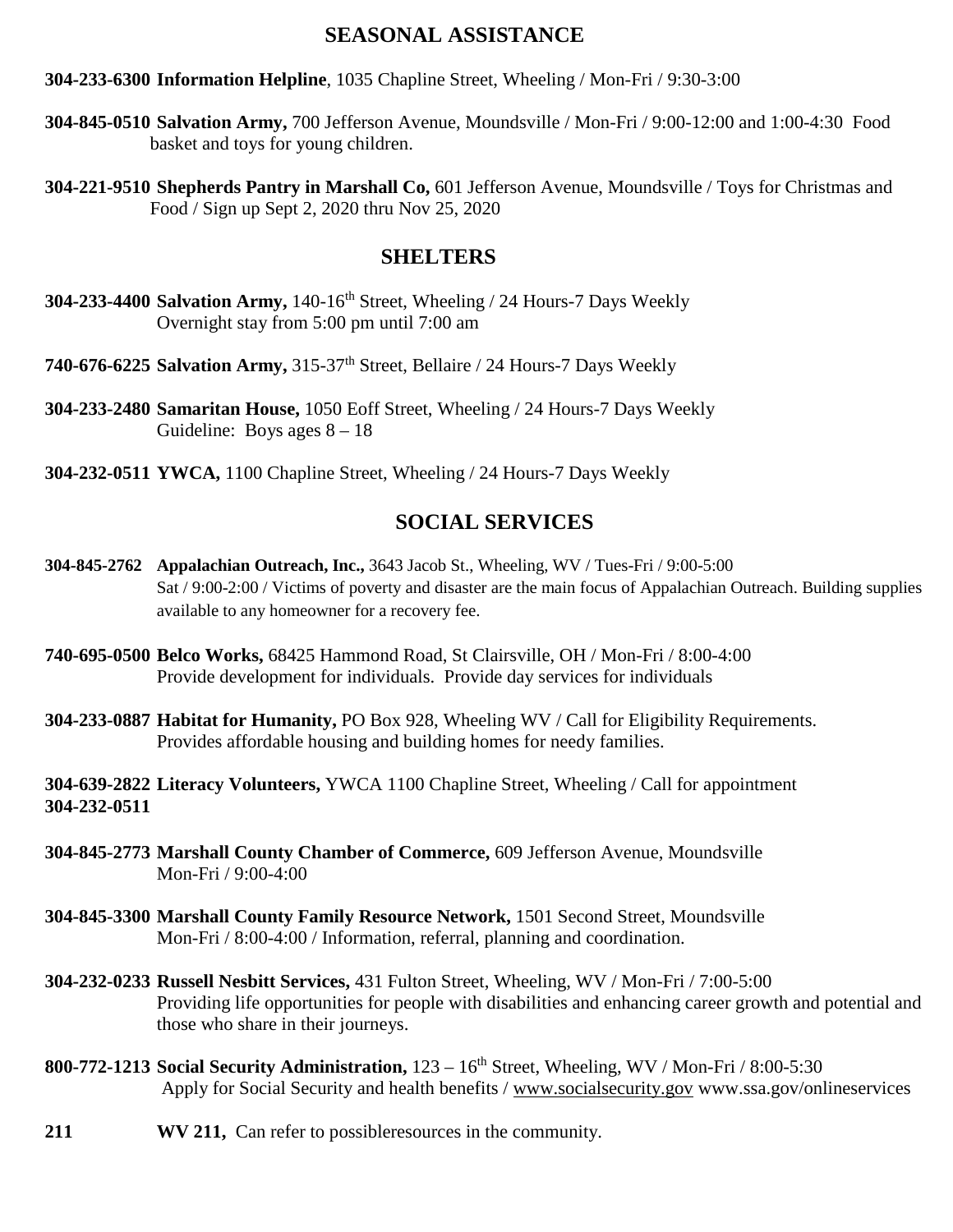## **SOCIAL SERVICES**

**304-214-9350 Women Inspired in New Directions, (WIND),** 1100 Chapline Street, YWCA, Wheeling, WV Mon-Fri / 9:00-5:00 / Womens non treatment recovery home, 3 phase model to allow self sufficiency and treatments are available. Serves all of WV.

#### **SPECIAL NEEDS FOR CHILDREN, YOUTH, ADULTS AND THEIR FAMILIES**

- **304-242-6722 Augusta Levy Learning Center for Autism,** 1007 Market Street, Wheeling / Mon-Fri / 8:00-3:00 Programs for children with autism.
- **304-233-0333 CASA,** 1224 ½ Chapline Street, Wheeling / Appointment Only / Court appointed special advocate for children.
- **304-905-9860 Catholic Charities WV,** 2000 Main Street, Suite 200, Wheeling / Mon-Fri / 8:30-4:30 Birth to 3 / Early intervention for children / Call first for an appointment.

#### **800-843-5678 Center for Missing and Exploited Children**

- **304-233-2367 Children's Home of Wheeling,** 14 Orchard Road, Wheeling / Mon-Fri / 8:00-4:00 / Residential treatments / available 24-7 / boys only age 12-18
- **304-843-4120 DHHR,** 400 Teletech Drive, Moundsville / Mon-Fri / 8:30-5:00
- **304-242-1390 Easter Seal Rehabilitation Center**, 1305 National Road, Wheeling, WV **800-677-1390** Mon-Fri / 8:00-4:30
- **800-676-9474 Make a Wish Foundation,** 707 Grant Street, Suite 3700, Pittsburgh, PA 15219 / Mon-Thurs 8:00-5:00 / Fri / 9:00-3:00 / Children with a life threatening illness can apply.
- **412-505-2200 March of Dimes,** 300 Cedar Ridge Drive, Suite 313, Pittsburgh, PA 15205 Mon-Fri / 9:00-5:00 / Summer Hours / 9:00-4:00
- **614-841-1014 MDA Program,** 1900 Polaris Parkway, Columbus, OH 43240 Mon-Fri / 9:00-5:00 / Summer Hours Mon-Thurs 9:00 – 5:00 / Fri 9:00-1:00
- **304-296-0944 Pressley Ridge**, 368 Pressley Ridge Road, Clarksburg, WV 26301 / Mon-Fri / 8:30-4:30 / Foster Care And community based.
- **304-845-7726 Right from the Start,** CHANGE Inc., Regional Lead Agency Region 6, 700 First Street, Moundsville Mon-Fri / 8:00-4:00 / Provides eligible women & infants a "care coordinator," who meets with patients one-on-one during their pregnancy to help teach them ways to have a healthy pregnancy and find resources to meet their needs and the needs of their child.
- **304-232-4810 Seeing Hand Association,** 750 Main Street, Wheeling / Mon-Fri / 9:00-4:00
- **724-933-0460 Variety (The Children's Charity), 11279 Perry Highway, Suite 512, Wexford, PA 15090 Mon-Fri / 8:30-4:30 [www.varietypittsburgh.org](http://www.varietypittsburgh.org/)** Provides children with disabilities unique programs, experiences, and equipment, so they may live life to the fullest and not be left out, left behind, or excluded. Programs offered are: Variety's "My Bike" Program, My Stroller Program and My Voice Program. Variety's adaptive equipment programs service children and youth who have a documented disability; reside in Variety's 54 county service area; are **4 through 21 years of age**; meet the income guidelines; as well as the other eligibility requirements outlined in each application.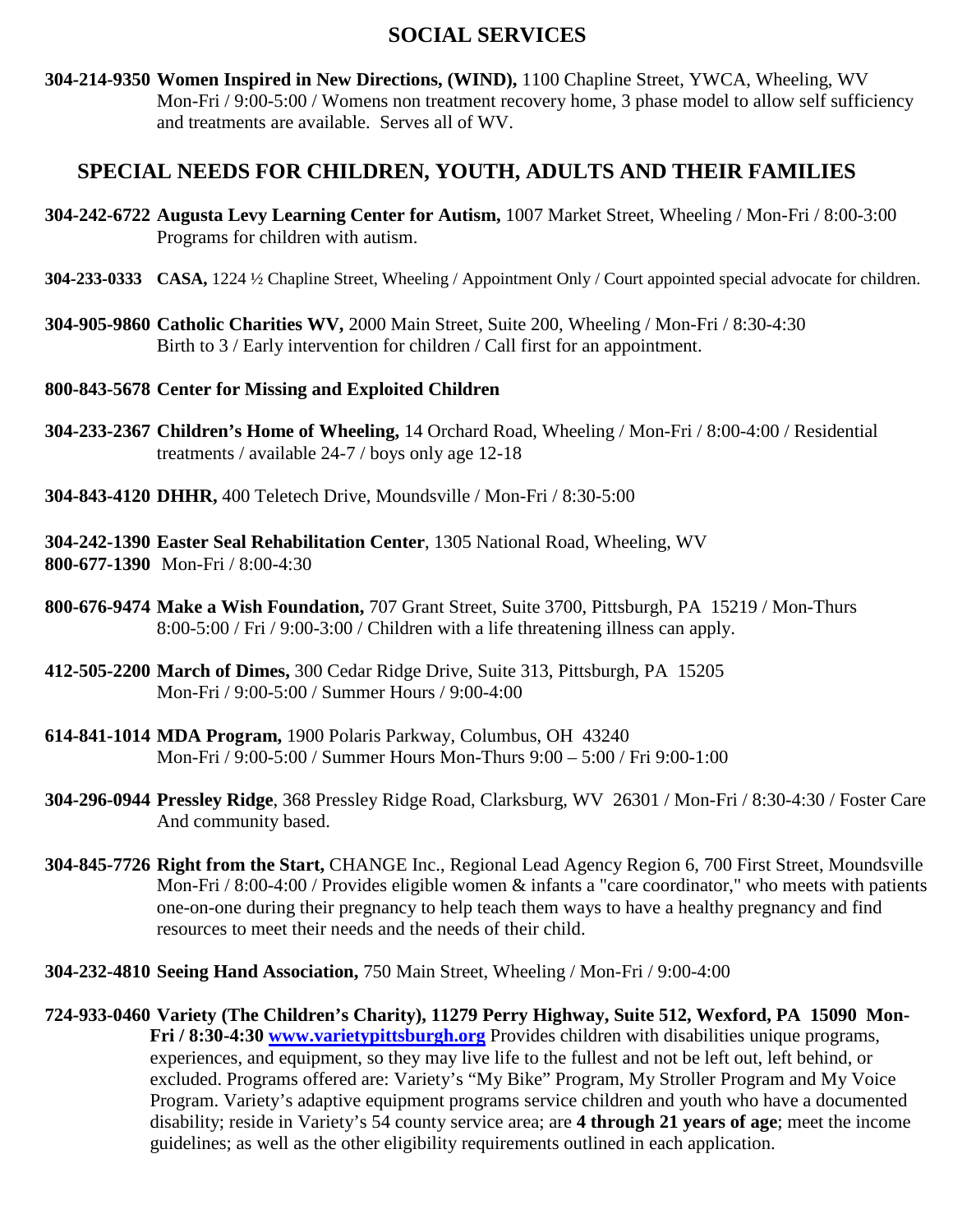### **SPECIAL NEEDS FOR CHILDREN, YOUTH, ADULTS AND THEIR FAMILIES**

#### **304-232-1750 WATCH,** 2600 Main Street, Wheeling / Mon-Fri / 8:00-4:00

**800-344-5115 WV Autism Training Center,** 1 John Marshall Drive, Huntington, WV 25755 / Mon-Fri / 8:00-4:30 Programs for autism spectrum disorders.

**304-214-5775 WV Birth to Three Program**, 2000 Main Street, Suite 222, Wheeling, WV / Mon-Fri / 8:30-4:30

**800-281-1436 West Virginia Parent Training & Info.,** 99 Edmiston Way, Suite 101-102, Buckhannon, WV **304-472-5697** 26201 / Mon-Fri / 9:00-5:00 **[wvpti@aol.com](mailto:wvpti@aol.com)** / **[www.wvpti-inc.org](http://www.wvpti-inc.org/)** Regional Trainers have successfully adapted to the challenges of having a child with a disability. They provide support, training, and technical assistance to families and professionals who work with their children.

**304-233-9627 Youth Services System,** Hazel Atlas Building, 87-15th Street, Wheeling / Mon-Fri / 9:00-5:00 **800-977-8918**

### **TRANSPORTATION**

**304-243-5421 Faith in Action Caregivers,** 2350 Main Street, Suite 2, Wheeling, WV / Mon-Fri / 8:00-12:00 and 1:00-5:00

**REQUIREMENTS**-(Services Limited to Elderly or Disabled)

**1 weeks notice to perform work requested and form to be completed by the client. No charge for services regardless of income Services provided by volunteers and are as follows:**  errands, shopping and visiting. Telephone re-assurance – will call client to make sure they are okay and transportation services.

- **304-232-2350 Family Service,** 2200 Main St., 1st Floor, Wheeling / Mon-Fri / 8:00-4:00  **Services limited to the elderly. Age 60+**
- **844-549-8353 Logistic Care,** 602 Virginia Street E, Charleston, WV 25302 / Mon-Fri / 7 am to 6 pm / Must have medical card. Non-Emergency medical transportation rides for WV medical appointments.
- **304-845-8200 Marshall County Senior Center,** 805 5th Street, Moundsville, WV / Mon-Fri / 8:00-4:00 (FARE) \$ donation. Requirement: Age 60+ – Medical, Grocery Store and Beauty Shop Transportation - Disabled people with a medical card can have Grocery Store Transportation
- **740-676-5563 Neff's Volunteer Fire Dept,** PO Box 227, Neffs, OH 43940 / Available 24-7 Service for customers requiring wheel chair accessible transportation from home. Insurance carriers can be billed or private pay. They cover WV and OH and require NO STEPS. Call for information.
- **304-242-2911 Osiris Shrine Temple,** PO Box 2048 / Wheeling, WV / Mon-Fri / 9:00-12:00 and 1:00-5:00 Transport children to Shriners Hospitals or reimburse a parent for transporting their child to a Shriners Hospital.
- **304-232-2190 OVRTA,** 21 S. Huron Street, Wheeling, WV / Mon-Fri / 5:30 am 5:00 pm Sat / 5:30 am – 2:00 pm / (FARE) \$ 1.30 Handicapped people (FARE) .65

#### **304-233-3474 REM Community Options REM-WV**

748 McMechen Street, Benwood, WV / Available 24 hours, 7 days a week Statewide service for private, for profit behavioral health center **that provides transportation services for their clients**. Non-emergency Medicaid transportation provider.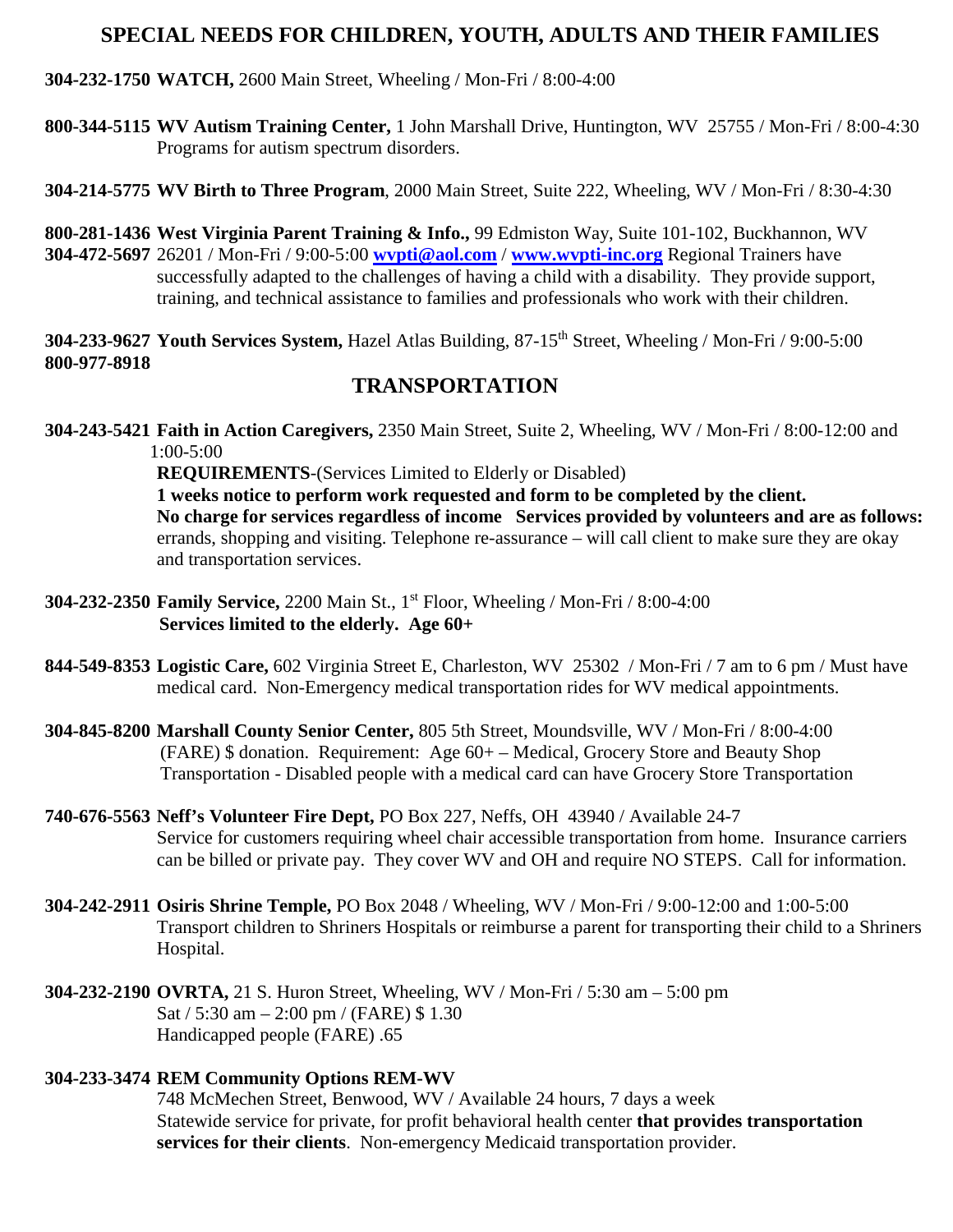### **UTILITIES ASSISTANCE**

#### **(All programs assist with funding when it is available & requires a disconnect notice)**

- **304-232-7157 Catholic Charities Neighborhood Center**, 125 18th Street, Wheeling / Mon, Wed, Fri / 9:30-2:00 Call first for an appointment.
- **304-845-8269 CHANGE, Inc**. (Marshall County NEEDS Program) & (Dollar Energy Program) 700 First Street, Moundsville / Mon-Fri / 8:00-4:00 / Call for appointment.
- **304-843-4120 DHHR**, 400 Teletech Drive, Moundsville / Mon-Fri / 8:30-5:00
- **304-810-4291 Helping Heros,** 256 Jefferson Avenue, Moundsville, WV / Mon-Fri / 9:00-4:00 / by appointment. Must be a military veteran.
- **304-233-4640 House of Carpenter,** 200 S. Front Street, Wheeling / A financial class is required. Call for an appointment. Fridays from Noon-1:00 pm
- **304-233-6300 Information Helpline,** 1035 Chapline St, Wheeling / Mon-Fri / 9:30-3:00 / No walk ins on Friday.
- **304-340-0300 Public Service Commission,** 201 Brooks St Charleston, WV 25301 / Mon-Fri / 9:00-5:00
- **304-232-4230 St. Vincent DePaul,** 225 McColloch Street, Unit 1, Wheeling (Old Coronet Foods Building) Utility assistance is only available the first and third Tuesdays of each month from 10:00-Noon.
- **304-845-0510 Salvation Army**, 700 Jefferson Avenue, Moundsville / Mon-Fri / 9:00-12:00 / 1:00-4:30 Dollar Energy & Fema Programs.
- **304-670-8299 Supportive Services for Veteran Families, CHANGE Inc.,** 3136 West Street, Weirton, WV **Hannah** Mon-Fri / 8:00-4:00 / The SSVF Program is designed to improve the housing stability of very low **Rollyson** income Veteran families, by assisting families transitioning from homelessness to permanent housing and preventing at-risk families from becoming homeless. Must have honorable discharge from military and DD214 forms and meet guidelines.

## **VISION CARE**

- **304-232-7157 Catholic Charities Neighborhood Center,** 125 18th Street, Wheeling Provided by LensCrafters and the Lion's Club. Call first for an appointment.
- **304-233-6300 Information Helpline,** 1035 Chapline St., Wheeling / Mon-Fri / 9:30-3:00 / no walk-in's on Friday Applications available through the Lions Club
- **304-845-2405 Moundsville Lions Club,** 109 Harmony Drive, Moundsville, WV
- **304-559-7917** Eye glasses only / Contact: Eugene Saunders / Mon-Fri / 9:00-5:00
- **304-233-9326 Wheeling Health Right,** 61 29th Street, Wheeling / Prescriptions / Mon-Fri / 8:00-4:00 Appointment Only / WV Medicaid eligible, wellness checkups, sports physicals, dental, eye glasses through WVU clinic, family planning and must meet guidelines.

# **VITA PROGRAM (TAX SERVICE)**

- **304-845-8269 CHANGE Inc.,** 700 First Street, Moundsville, WV / Mon-Fri / 8:00-4:00
	- Stand alone site for customers to use VITA computer to prepare their own tax return free of charge. Hours of operation can change each tax year. Must meet income guidelines and service is available January through April.